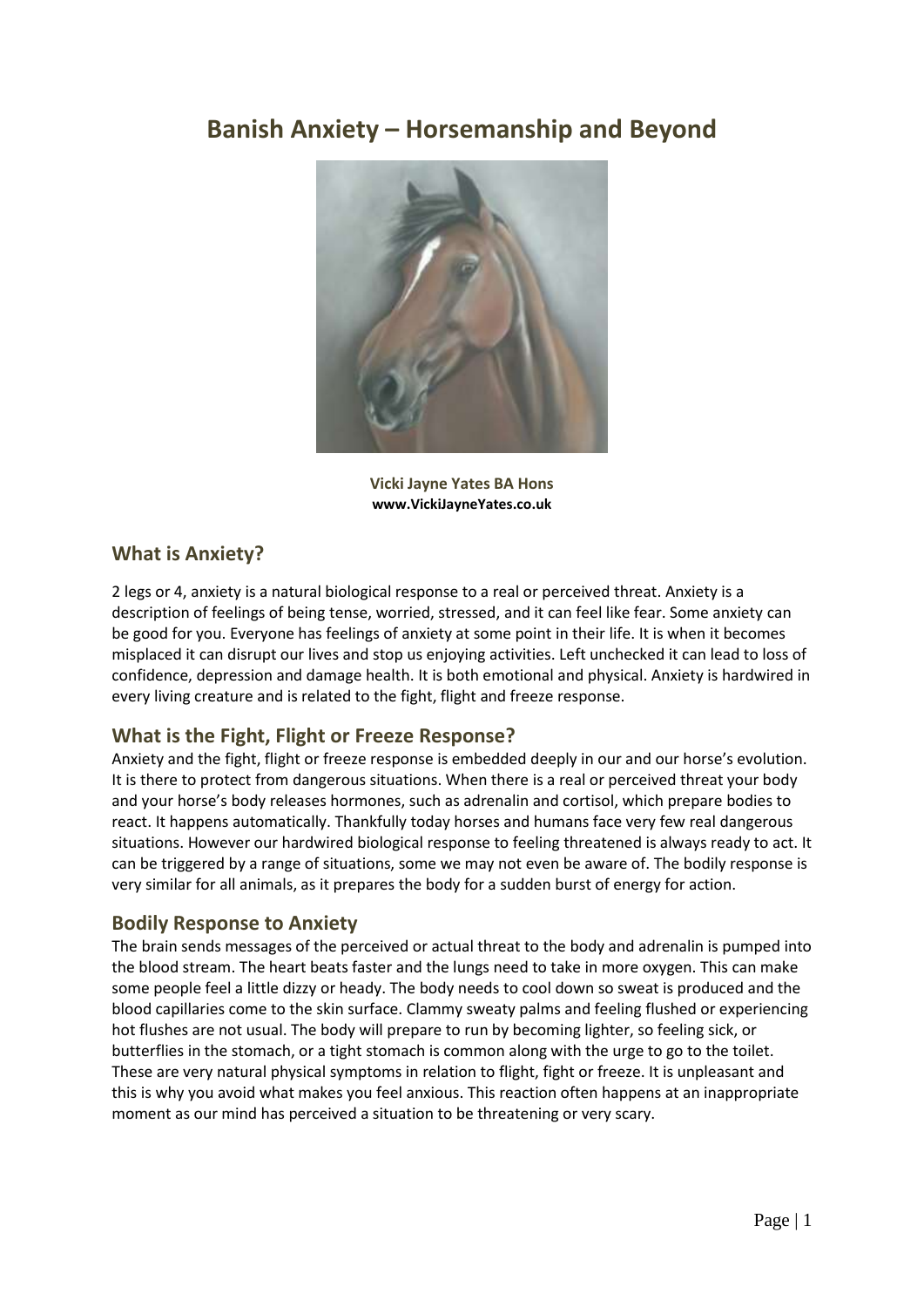**There are three parts to the anxiety feeling for both horse and human they are:-**

- **1) The physical bodily response:** Energy comes up (sometimes very quickly); faster heart rate, irregular breathing, churning stomach / sick feeling, sweating, trembling, and the need to go to the toilet etc….
- **2) Behaviour:** This is about the response to the anxiety. This includes avoiding the situation, horse and human don't allow themselves to experience what causes them to feel anxious or by getting out of the situation as soon possible.
- **3) Thinking:** This about the cycle of thinking about what may happen to you in a given situation. Look at the sections on negative inner dialogue and fear and what ifs.

Both horse and human can be caught up in a cycle of feeling anxious that makes them physically feel terrible. Then they avoid the situations that cause them to feel anxious. Or they try to face their anxiety but then have to get out the situation as soon as possible. Or their thinking creates an image in their mind that things are far worse than the reality. This compounds their lack of confidence that then feeds into them becoming more anxious. You can take back control by breaking this cycle by learning how to cope better with the feelings of anxiety. It is essential when building confidence that you work to a realistic plan with easy to achieve graded exposure small steps. Each of these graded exposure small challenges will help you and or your horse gain confidence. Yes you will feel anxious, but you will learn it will pass and each time you expose yourself to the anxiety situation it will get less intense, it will fade and eventually disappear. Getting the right help in this situation is important as over face yourself and you will make things worse. The balance needs to be there, enough of a challenge to push you safely out your comfort zone.

# **The Cycle of Anxiety and Confidence**

It is essential to explore anxiety as confidence and anxiety are very closely interlinked with often blurred boundaries. Anxiety reduces our confidence levels, making doing tasks we once found easy hard. The cycle of anxiety and loss confidence feed into each other and it becomes a vicious cycle that is hard to break free from.

2 legs or 4 the most common reaction to anxiety is avoidance. It provides a short term relief from the anxiety. However the next time you are faced with the situation that causes the anxiety the anxiety often returns. Sadly avoidance has the psychological impact of reinforcing the message that the situation is dangerous. Plus it erodes your confidence making it appear even more of a difficult challenge to overcome.



Diagram above - The Cycle of Anxiety and Confidence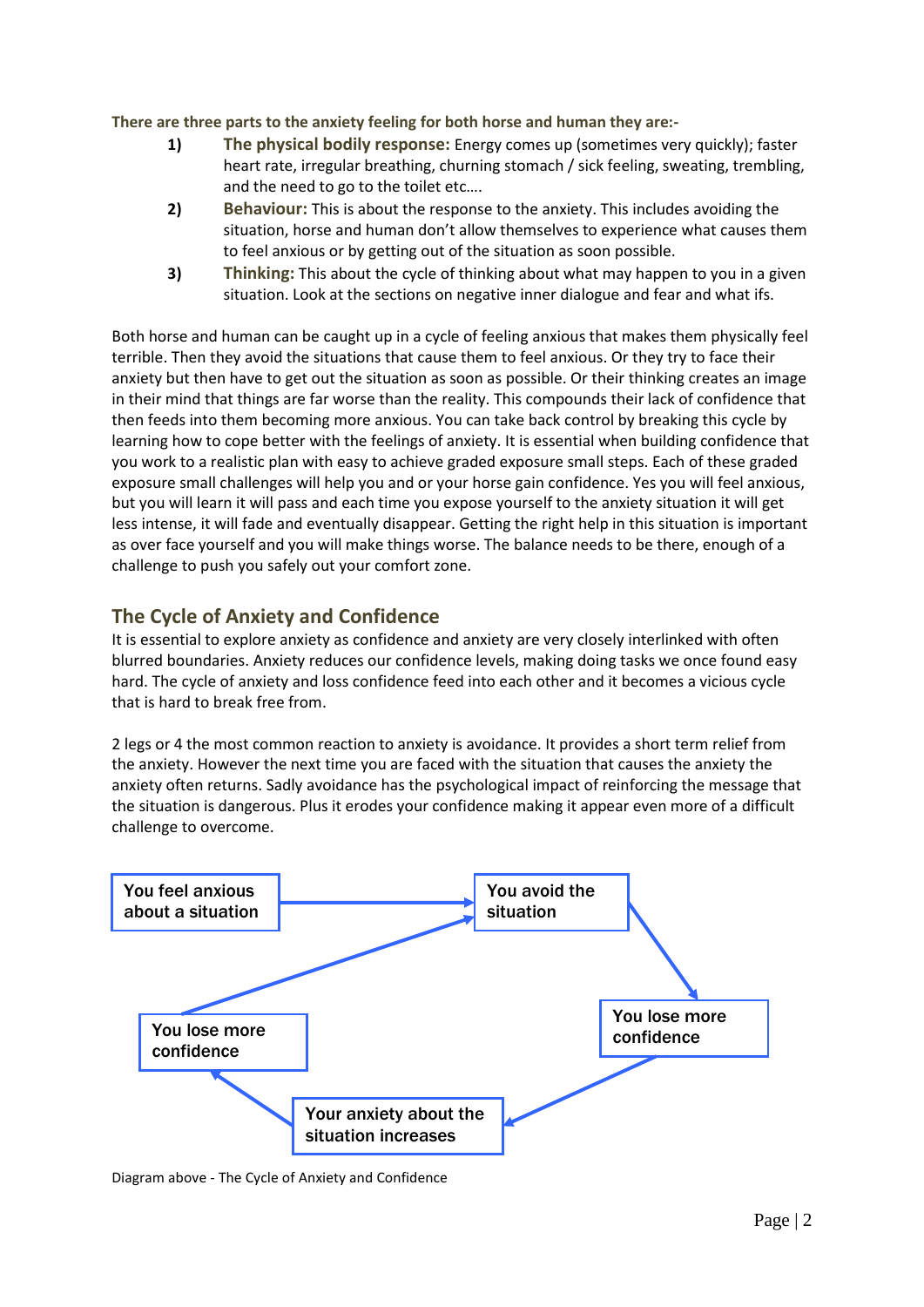# **Techniques for Banishing Anxiety**

## **Flooding**

Flooding is when we are forced to face what causes us anxiety. I often give the example of the fear of spiders. Many people can relate to this and how it may make someone anxious being faced with overcoming this fear. Flooding would be to shut someone in a room with spiders until they stop freaking out. And repeating until there is no longer any anxiety or fear. It is being thrown in at the deep end. Some horsemanship practices use flooding, as the theory behind flooding is that a phobia is a learned fear, and needs to be unlearned by exposure to the thing that you fear. Anxiety and fear are a time limited response. What you see with flooding is the horse or person will go into an extreme anxiety state, even panic, but eventually exhaustion sets in and the anxiety level begins to go down. Horses and humans behaviour to fear / anxiety can be different. Fearful / anxious / horses panic and become un-predictable and very dangerous. Therefore it is essential if you decide to use flooding for an anxious horse you get professional help. You need to have a safe environment, a range of horsemanship techniques and built a strong bond with your horse to be able to step up to take the calm assertive leadership role your horse needs to help your horse overcome anxiety and fear using flooding. The first time using flooding you or your horse faces a fearful situation the anxiety levels will be very high and will take a longer time to subside. The second time in the same situation the anxiety will be less severe and fall in a shorter time. The diagram below shows how the anxiety gets less and will take a shorter length of time to subside each time. Given enough time and exposure it will smooth right out and there will be no anxiety response. It is just the same for us. The huge question re flooding is safety. So if it is safe to use flooding go ahead. It is about feeling the fear and doing it anyway. Knowing if your fear is real or perceived is essential beforehand. Both feel exactly the same. More about fear later on.



There is the real danger using flooding that it can go drastically wrong. When it goes wrong has the potential to actually increase anxiety and fear. Personally I have issues with flooding when it involves force. As there will always be something a horse fears more than the methods you use. If you choose a flooding method I highlight the importance of ensuring there is no force used. Along ensuring your and your horse's safety always make sure it is under professional supervision.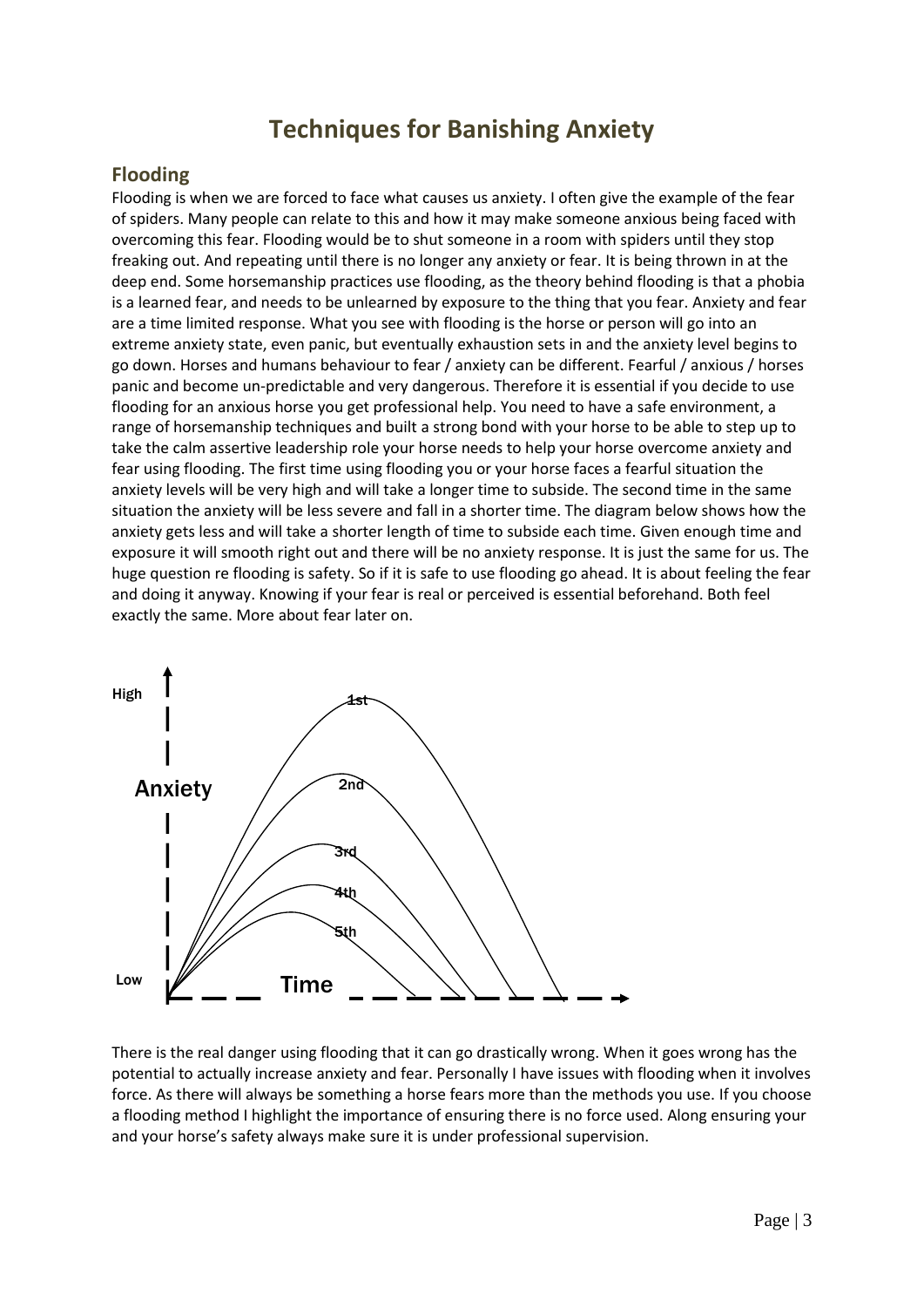# **Graded Exposure**

Humans can use cognitive behavioural techniques to help us deal with anxiety. These are very similar to natural horsemanship. Horsemanship should be about is getting your horse to think, change his thinking, learn new things about the world and to build confidence. A lot of showman horsemanship uses flooding, it makes great viewing. However it is not the only method. You can use a graded exposure technique alongside relaxation techniques to banish anxiety. As being relaxed is the polar opposite of being anxious. It is impossible to be relaxed at the same time as anxious.

First, I teach both horse and human how to relax, using the language of the herd. I will go into detail about different relaxation techniques later on. Teaching someone how to relax is so important as it is the opposite state to tension, fear and anxiety. Once horse and human can tap into relaxation they have a tool they can call upon when dealing with anxious situations.

Second, I work with my client and their horse to identify what causes the anxiety. Then put in place a plan starting with building strong foundations to build upon. We cannot build success on weak foundations. Next we break the anxiety down into bite size chunks. Starting with a step that creates the least the least anxiety. We then use the relaxation and horsemanship tools to be confident in tackling this step. This builds confidence and people and horses start to believe in their ability to overcome the barriers that had stopped them. Then we go on in stages until we arrive at tackled what was originally causing the most anxiety. Success is not just for the gifted and talented, nor is overcoming anxiety just for the brave. It is the outcome of setting ourselves up for success. More about this later.

Third, to work your way up the anxiety hierarchy you need to use a graded approach and retreat method. It is perfectly ok to go back a step for a while when need be. All the time reminding yourself the value of practising relaxation technique. If the horse or human becomes upset they must return to an earlier stage and regain their relaxed state. Progress is never a smooth uphill curve. It is more than likely to be a spikey profile. More about this later.

This is a method of overcoming anxiety and or loss of confidence is by tackling your or your horse's fears one step at a time in easy to achieve stages. Not by forcing you or your horse using flooding to face a situation that would cause a high level of anxiety or a full blown panic attack. By using a graded exposure technique which helps to gradually desensitize you or your horse. The aim is not to push yourself or your horse into a high level of anxiety to cause full panic as this is counterproductive. As facing a fear to an extreme when working with horses can be very dangerous and can have very negative outcomes. Never work at a level that pushes you or your horse's anxiety levels beyond unmanageable limits. For horses we need to encourage him / her to think rather than react, by using graded exposure and desensitization. By confronting anxiety in small steps, time and time again the anxiety will reduce and confidence will grow. This approach removes the fear response and substitutes it with relaxation response to the situation that causes anxiety. It is gradual counter conditioning. Replacing anxiety with relaxation is effective as they are polar opposite states. It is impossible to be relaxed and anxious at the same time. This technique is a long game, it doesn't have the showmanship of flooding. This is why you will see so little of this approach showcased at clinics and demonstrations of horsemanship. It can take time, many sessions, industrial patience and above all can to the on looker look like very little is being accomplished. To the participants a lot is happening. Progress with this approach can only happen at the pace the horse and or human can handle. There is a very fine line here between moving out the comfort zone to grow and over facing someone. It is strongly advised you seek professional support. It is essential to start with the easiest and smallest step first. When building your or your horse's confidence with your instructor you will need a plan of action and you should be open minded as you will learn a range of techniques / tactics / skills.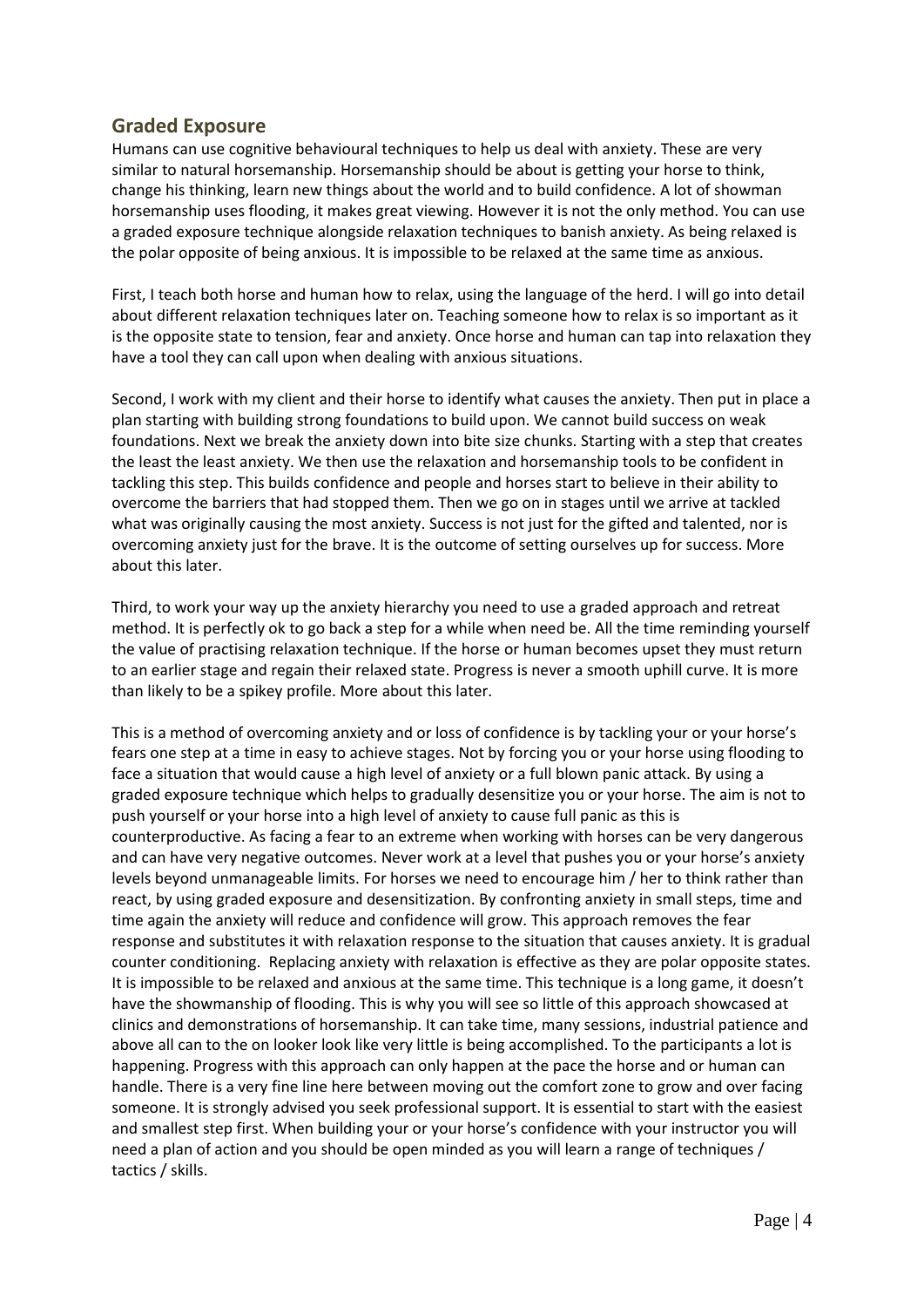# **Relaxation**

Before you can help your horse to relax you must learn the art of relaxation.

**Myth - Gentle Relaxed People Can Not Be Super Achievers.** 

- Culturally we are encouraged to think being hurried, competitive and being able to handle more and more stress is the sign of a super achiever.
- There is a fear that becoming more peaceful, relaxed and calm, achievement of goals will be compromised. Not true.
- People confuse relaxation with being lazy and apathetic. Relaxation is totally different to being lazy and apathetic. They are miles apart.

### **Benefits of being relaxed:**

- It allows you to connect with what really matters in life, inner peace. Inner peace is what is magnetic to horses.
- Centres your energy. Being able to handle more and more stress, uses up huge amount energy. It drains you.
- Relaxation can enable higher achievement, better communication, open minds and fuel creativity.
- It enables faster, clearer learning plus easier problem solving.
- It takes the drama out of situations.
- Relaxation leads to better understanding, control of emotions, and a balanced state of mind and energy.
- With relaxation you become more aware of everything around you.

### **All these turn you become a super achiever.**

### **What our Horse Needs**

- Horses are drawn to relaxed, peaceful people who can demonstrate calm assertive leadership. How do horses react with people who are hurried, stressed, tense, anxious, fearful or frantic?
- If you want to be a super achiever with your horse you must firstly learn how to relax, to centre your energy and then become a relaxed calm assertive leader.
- Your horse will look to you for guidance in times when it feels stressed, fearful, anxious, tense, etc.…. You have to be the calm relaxed eye in the storm.
- How can you teach your horse to relax if you struggle to relax? You can't. You have to learn first, develop your skills and then you can teach your horse the art of relaxation.
- Your horse already knows how to relax. They practice it every day naturally in the herd. Think about how our interactions have the potential to move our horse out of relaxation?

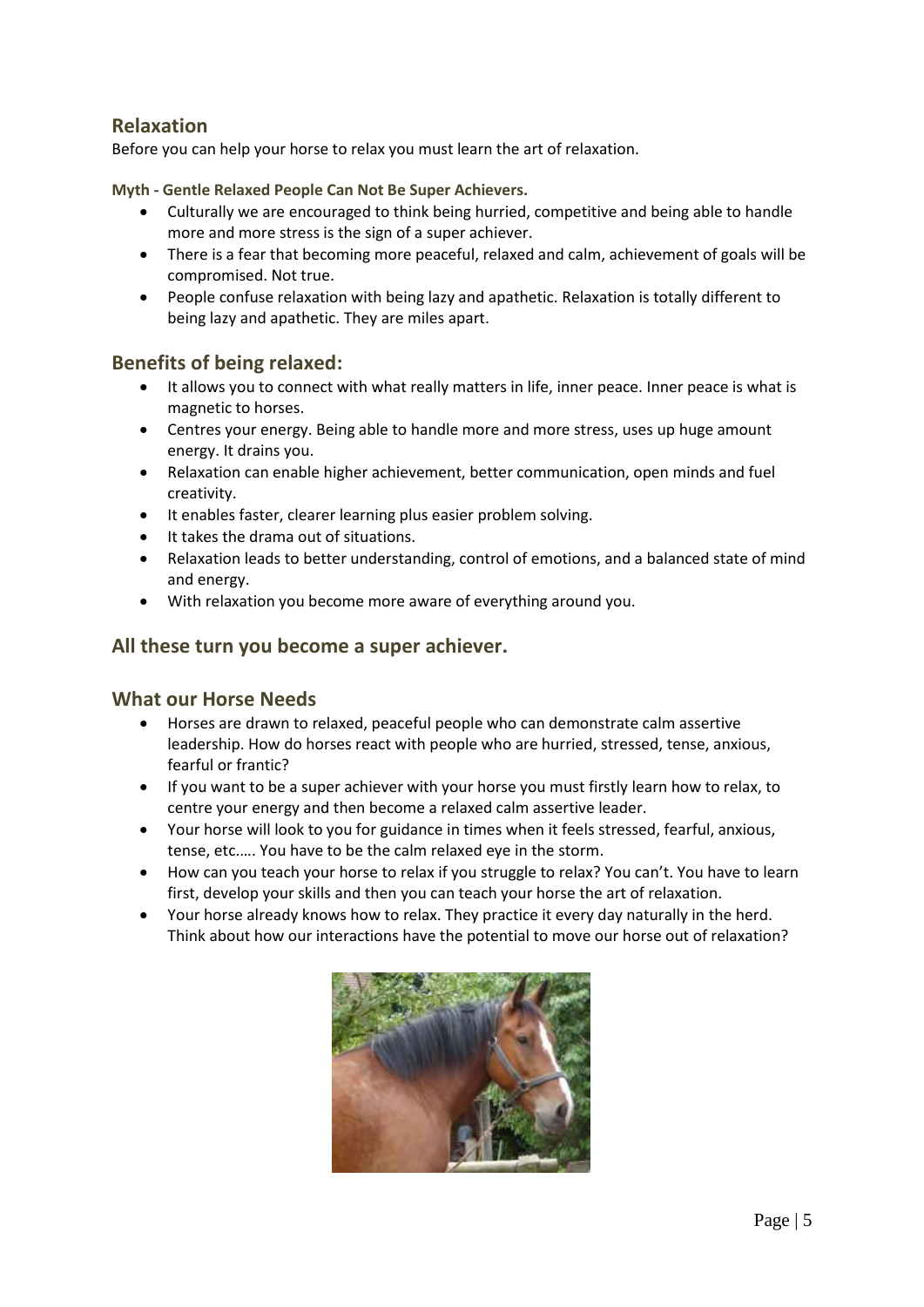# **What stops you relaxing?**

Each of us has some personal inner struggle which prevents us from relaxing. These blocks are what we bring unwittingly to our horsemanship and we see the effects in the partnership with our horse. The horse is like a mirror, reflecting right back at us.

### **Here are a few reasons…of what stops people relaxing.**

- Switching off from lives packed with fast paced stimuli, heavy responsibilities, never ending to do list, etc.….
- High levels of anxiety, stress, depression from non-equine matters affecting their state of mind and energy, in turn it becomes highly damaging to their equine relationship.
- Lack of confidence or self-esteem. There are many factors that cause a lack of confidence…that is a huge topic.
- Lack of skills. Over horsed. Fear of failure. Perfection paralysis. Fear of lack of control. Peer pressure. Social expectations. Media pressure. Poor relationship with your horse. Health issues etc.

# **Some of my observations**

People feel the strong urge to always be doing. We are human beings not human doings….when was the last time you were content with just being with your horse? Do nothing except just be? I see in their horsemanship they are unaware of the impact their busy energy has on their horse. As horse will often reflect right back at you what is going on in your life. Many of us have lost touch with simply being, slowing down, doing nothing, relaxing being calm and finding inner peace.

### **Identifying your inner struggle**

What prevents you from relaxing? Here is some simple homework to practice away from your horse: Being bored. I am not talking about being lazy. To sit still until



boredom helps you notice your own thoughts, feelings, breathing pattern, inner struggles and your energy. The beauty of this it teaches you to recognize your personal blocks. You can then take personalised targeted action to address these.

**People and horses can actively practice relaxation to get in touch with their mind and balanced energy. It is not easy, it takes time, dedication and seeing it as a priority in life.** 

### **Relaxation is a technique you can learn and master.**

- There are many techniques you can try.
- You should try a few so as to find one that suits you.
- Don't worry if you find it difficult to relax at first.
- It's a skill that needs to be learned and it will come with practice.
- Relaxation methods help a person to relax, to increase calmness, reduce anxiety and stress
- Learning to relax has many health benefits including decrease muscle tension, lower the blood pressure and slow heart and breathing rates etc.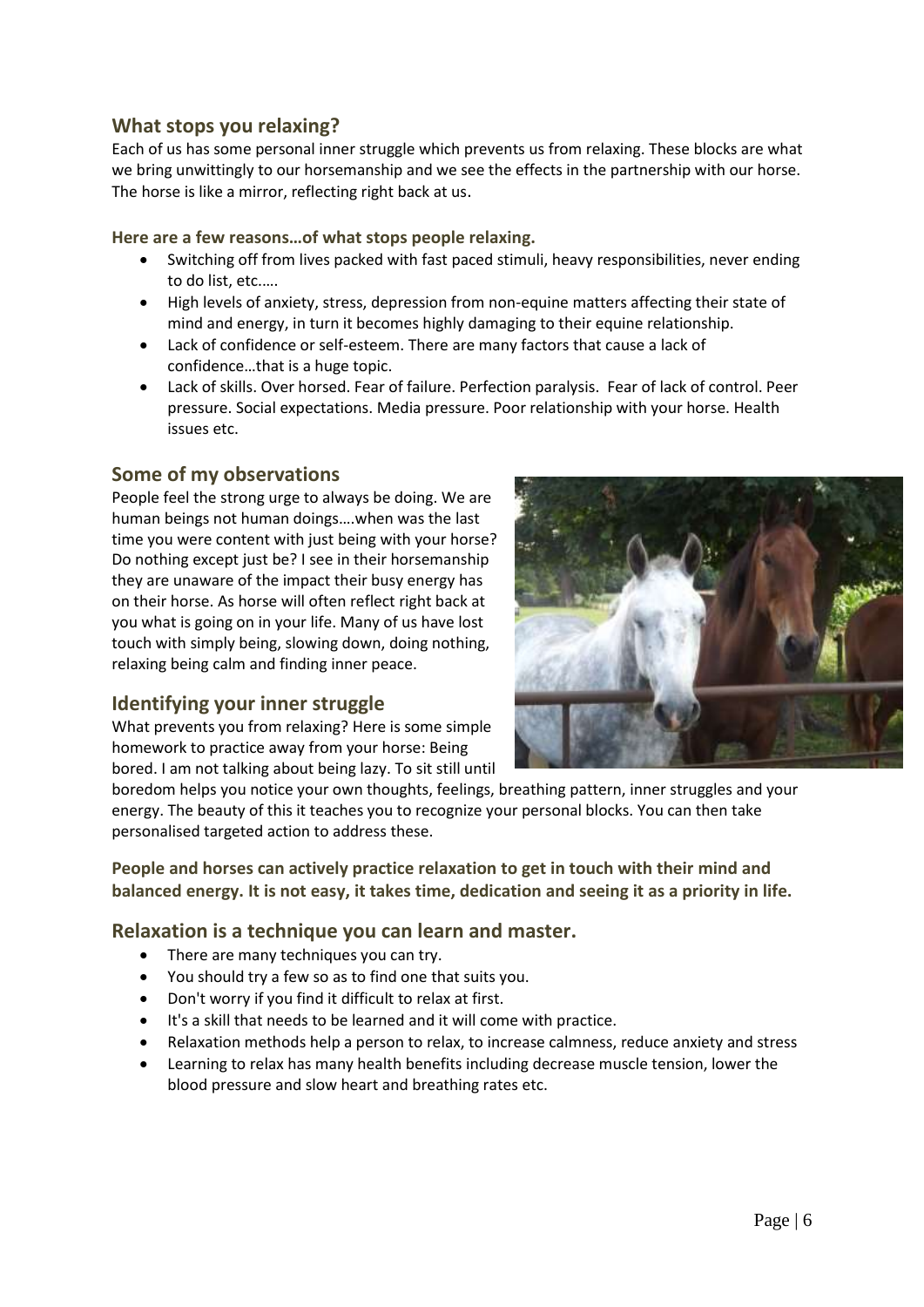## **Here are a few tips to get you started:-**

- Live in the moment. Let go of past and future concerns. When not checked they can lead to energy blocks such as anxiety, stress and frustration.
- Practice being patient. Think of all the daily opportunities.
- Use cognitive behavioural techniques to re-shape your thinking and quiet your mind. Your thoughts are a powerful tool, learn to use them positively.
- Let go of the need to prove yourself to others.
- Stop focusing on the imperfections, flaws, or what needs fixing.
- Stop blaming yourself, others, or your horse and cut yourself some slack.
- Lighten up and learn to have fun.
- Redefine your equine meaningful accomplishments. Remind yourself it is only your horse's opinion that matters.
- Each day give yourself a quiet and peaceful time. Actively relax, there are lots of methods to try, meditation, breathing techniques, visualisation, yoga, exercise, etc. In this resource pack there are several examples for you to try out and master, then try them you're your horse.

**Once you can tap into relaxation you can then teach your horse to relax. This resource is designed to get you started. It showcases a few techniques that have meaning in the language of the herd. Once you are more relaxed with a base line of calm relaxation you will be better able feel what is happening with your horse. Then you can teach your horse how to relax. You have to tap into breathing patterns, rhythm, energy, muscle tension and emotional balance.**

# **Relaxation Techniques**

# **Breathing Technique**

**Why this is good for horsemanship:** Horses read each other's and our breathing patterns. They are very finely tuned to pick up a change in breathing. As a prey animal it is part of their language for communicating when it is safe to relax and when to get ready to run. It's a very early warning system that something is wrong. Breathing is an involuntary response. You are not aware most of the time of how you breathe. It's the most natural thing to do. Relaxed people and horses breathe softly and slowly. When we are tense, anxious or fearful our breathing pattern will reflect this. If you do become aware how you breathe and that your horse reads it you can use it to both relax and to enrich your communication with your horse. Refinement of horsemanship involves using core breathing. To be able to do this you need to first develop a neutral breathing pattern and energy.

The relaxation breathing technique is simple and powerful. It's easy to learn, can be practiced almost anywhere, and provides a quick way to get your stress levels in check. Deep breathing is the cornerstone of many other relaxation practices, too, and can be combined with other relaxing techniques.

The key to deep breathing is to breathe gently and deeply from the abdomen (your core), getting as much fresh air as possible in your lungs. When you take deep breaths from the abdomen, rather than shallow breaths from your upper chest, you inhale more oxygen. The more oxygen you get, the less tense, short of breath, and anxious you feel. It is essential you gently breathe, slowly, don't grab at the air. Really focus on your breathing pattern.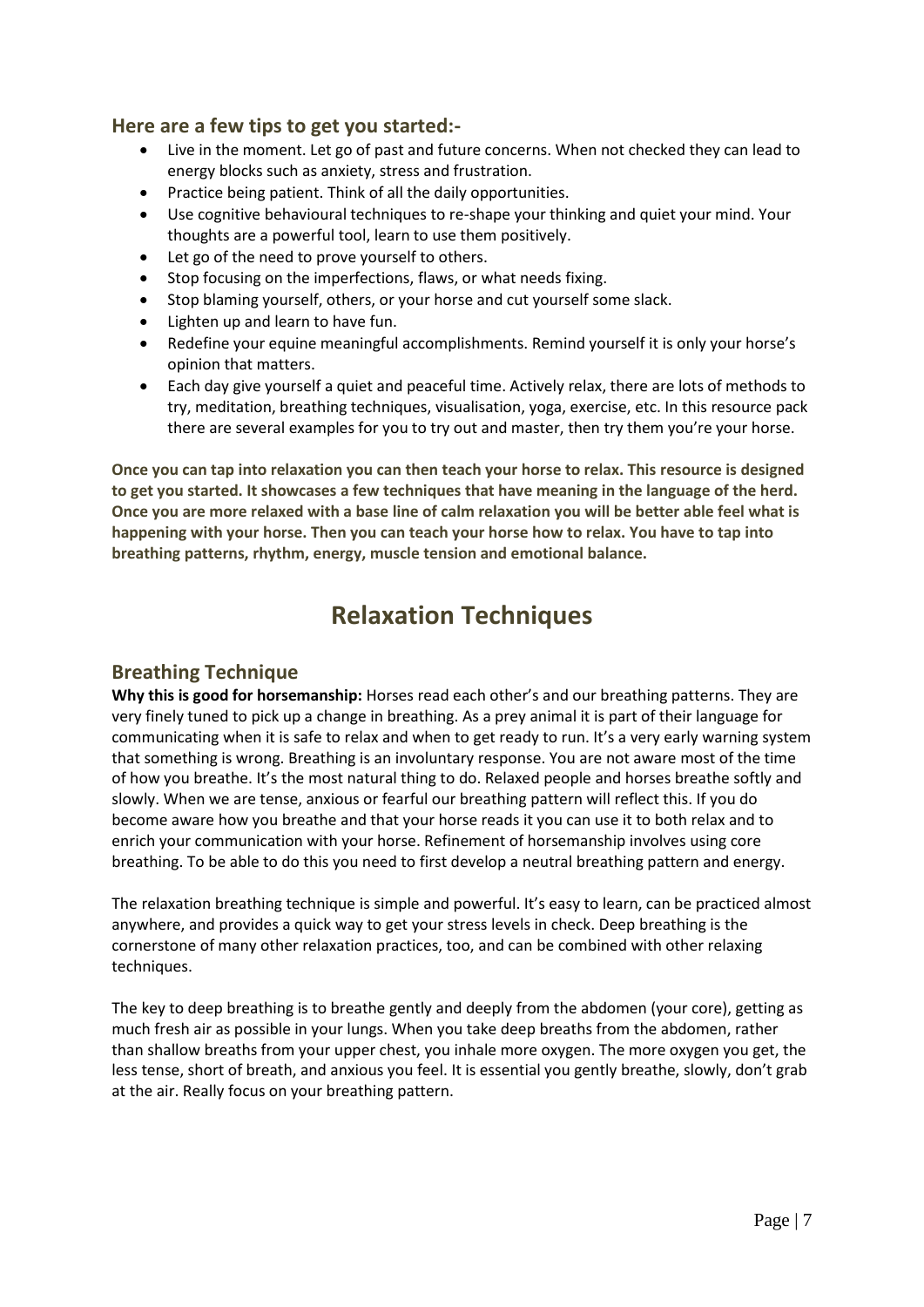### **How to:**

- Practise deep breathing at a regular time and in a quiet place where you won't be disturbed.
- Make yourself feel completely comfortable. Sit in a comfy chair which supports your head or lie on the floor or bed.
- To find your lower part of your lungs. Place both hands on the lower part of your chest just at the top of your stomach fingers tips gently touching. When you breathe deeply into this part of your lungs your fingers will be moved slightly apart.
- Once you know which part of your lungs you are going to fill place your arms comfortably on the chair arms, or flat on the floor or bed, a little bit away from the side of your body with the palms up. Get comfortable. If you're lying down, stretch out your legs, keeping them hip-width apart or slightly wider. If you're sitting in a chair, don't cross your legs.
- Fill up the whole of your lungs with air, without forcing. Imagine you're filling up a bottle, so that your lungs fill from the bottom.
- Breathe in through your nose and out through your mouth.
- Breathe in slowly and regularly counting from one to five (don't worry if you can't reach five at first). Your stomach should rise.
- Then let the breath escape slowly, counting from one to five. Your stomach should move in as you exhale.
- Keep doing this until you feel calm. Breathe without pausing or holding your breath.

If you find it difficult breathing from your abdomen while sitting up, try lying on the floor. Put a small book on your stomach, and try to breathe so that the book rises as you inhale and falls as you exhale.

Practise this relaxed breathing for three to five minutes, two to three times a day (or whenever you feel anxious or stressed). Once you have mastered this at home you can do this while with your horse. I get people to quietly walk with their horse using the counting their breathing technique. What they notice as they relax using their breathing exercise so does their horse. Breathing is invisible unless it's a really cold day. So a huge benefit as you can practice it and nobody will know what you are doing.



### **Progressive Deep Muscle Relaxation Technique**

Before practicing Progressive Muscle Relaxation, consult with your doctor if you have a history of muscle spasms, back problems, or other serious injuries that may be aggravated by tensing muscles.

Progressive muscle relaxation involves a two-step process in which you systematically tense and relax different muscle groups in the body. With regular practice, progressive muscle relaxation gives you an intimate familiarity with what tension—as well as complete relaxation—feels like in different parts of the body. This awareness helps you spot and counteract the first signs of the muscular tension that accompanies stress. And as your body relaxes, so will your mind. You can combine deep breathing with progressive muscle relaxation for an additional level of stress relief.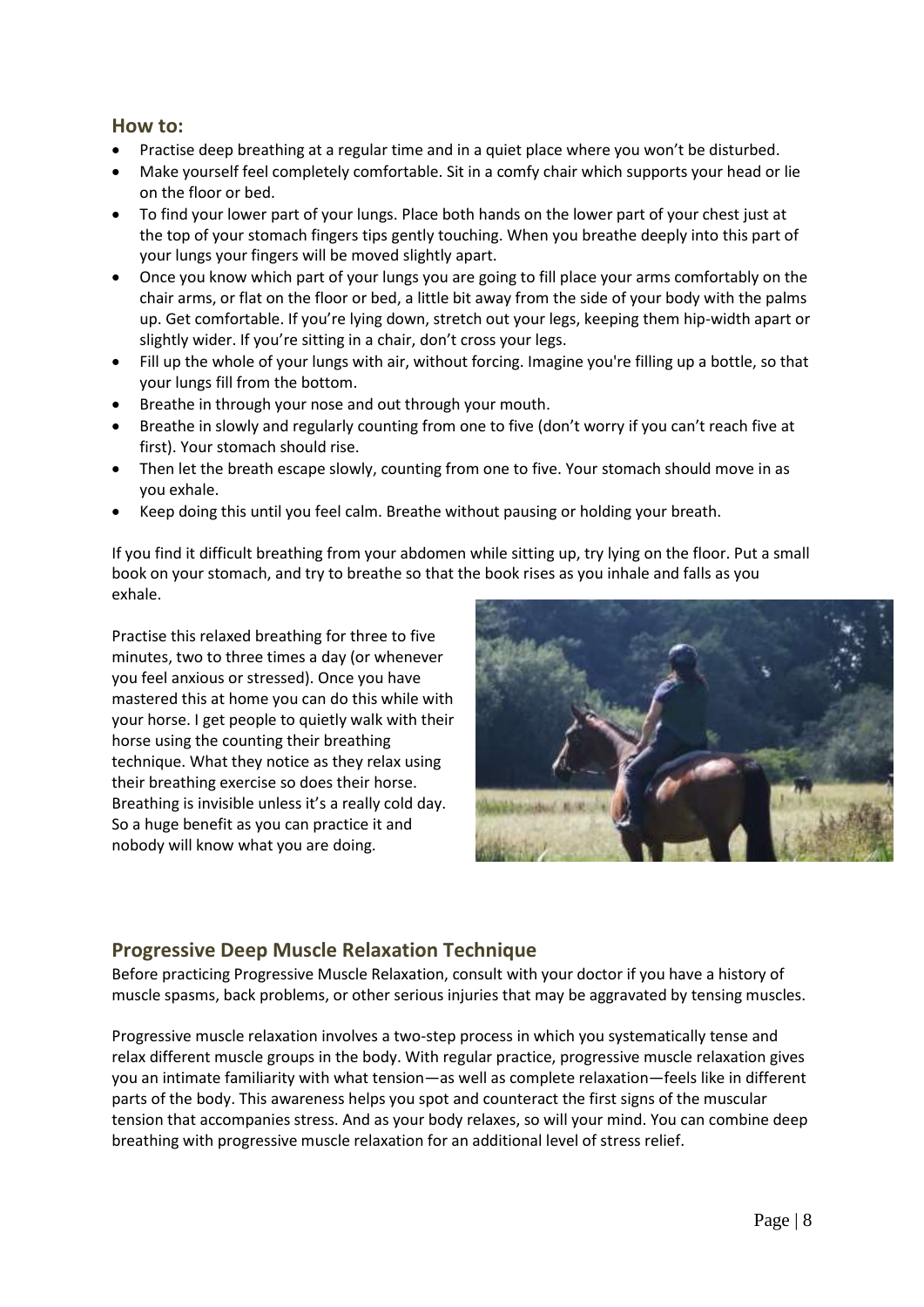**Why this is good for horsemanship:** We can easily spot a relaxed horse, muscles soft, eyes soft…etc. It's just as easy to spot a tense horse too. Muscle tension is part of their silent language of the herd to read body tension in their own species and others. The muscle tension or relaxation is alongside body language gestures. Their very survival was dependant on getting this right. Some are so subtle it is easy to miss. Horsemanship is about learning to read and understand this communication. For example a tense horse often has a tense jaw. So do people. For people a tense jaw here is an exercise to try: simply press on the roof of your mouth, behind your front teeth with your tongue then relax. A horse with a tense jaw is telling you he's not happy, he could be anxious, fearful, tense etc.….the horsemanship response is to ask why and try to help your horse. Whole body tension is another you will see in horses that struggling, even very subtle tension if missed and you carry on can lead to an undesirable behaviour. Soft relaxed muscles in horse and rider = harmony and fluidity.

How about our own muscle relaxation? How aware are you of tension in your body? Did you know that your own body tension is strongly linked to our state of mind? The Deep Muscle Relaxation technique takes around 20 minutes. It works different muscles in turn and then relaxes them, to release tension from the body and relax your mind.

**How to:** Find a warm, quiet place with no distractions. Get completely comfortable, either sitting or lying down. Close your eyes and begin by focusing on your breathing; breathing slowly and deeply. If you have pain in certain muscles, or if there are muscles that you find it difficult to focus on, spend more time on relaxing other parts. You may want to play some soothing music to help relaxation. As with all relaxation techniques, deep muscle relaxation will require a bit of practice before you start feeling its benefits. For each exercise, hold the stretch for a few seconds, and then relax. Repeat it a couple of times. It's useful to keep to the same order as you work through the muscle groups. Again if you can master this technique at home you can then take it with you when you are with your horse. I find it very useful when helping clients to find a soft, relaxed body and mind. It also helps people locate any areas of tension which in turn will disturb harmony in the saddle.

**You can start from the top or from the toes. Here is from the toes up:**

- Get comfortable. Take a few minutes to relax with your breathing technique.
- Pay attention to your right foot. Take a moment to focus on the way it feels. Slowly tense the muscles in your right foot, squeezing as tightly as you can. Hold for a count of 10. Relax your right foot. Focus on the tension flowing away and the way your foot feels as it becomes limp and loose. Stay in this relaxed state for a moment, breathing deeply and slowly.
- Pay attention to your left foot. Follow the same sequence of muscle tension and release.
- Move slowly up through each body part, contracting and relaxing the muscle groups as you go.
- So next is the Right calf
- Then Left calf
- Followed by Right thigh
- Then Left thigh
- Next Hips and buttocks
- Move onto the Stomach
- Then the Chest
- Move to the Back
- Then Right hand
- Followed by Left hand
- Next Right arm
- Move onto Left arm
- Followed by the Neck and shoulders
- And finally the Face.

It may take some practice at first, but try not to tense muscles other than those intended.

\* If you are left-handed you may want to begin with your left foot instead.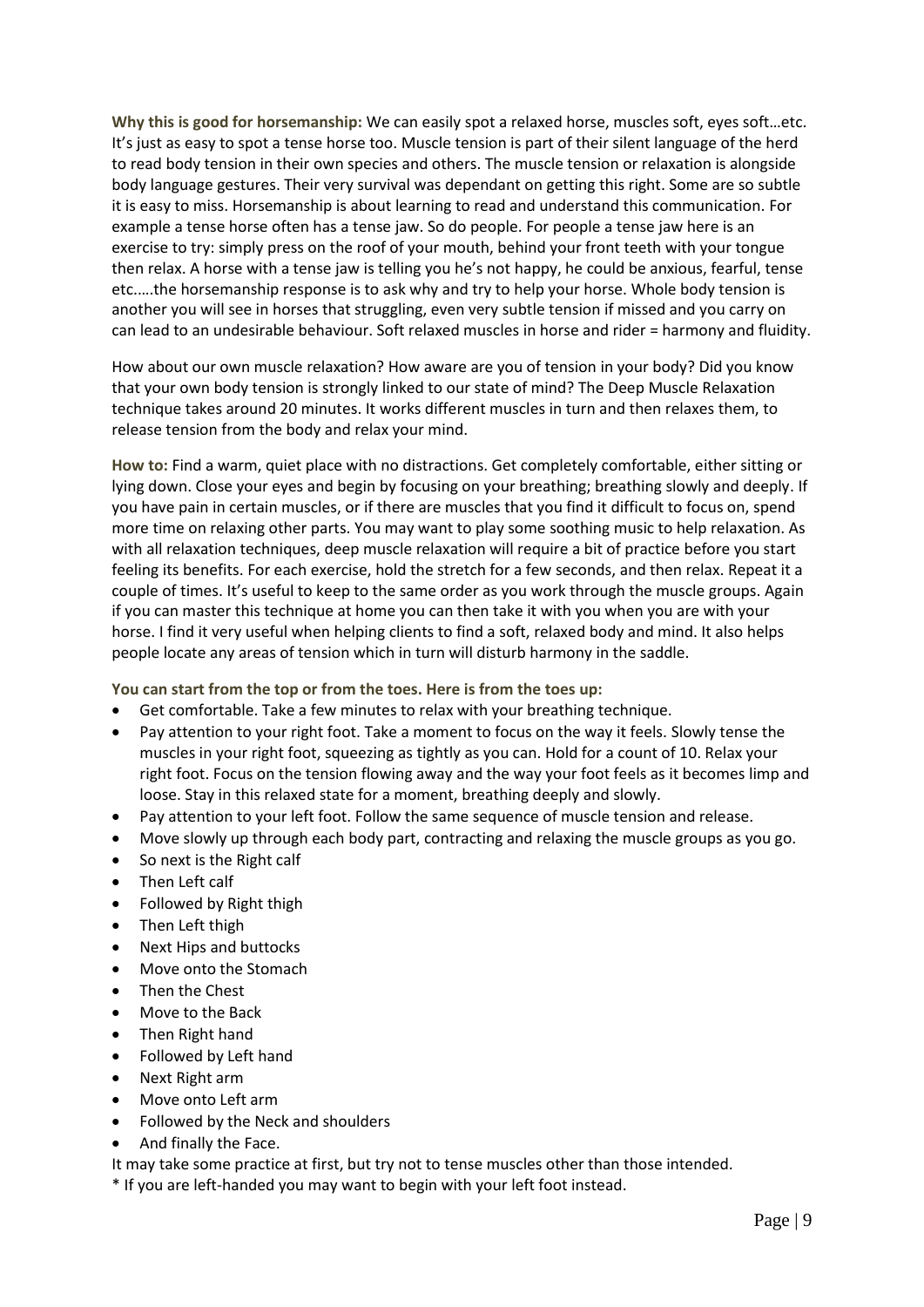# **Body Scan Technique**

A body scan is similar to progressive muscle relaxation except, instead of tensing and relaxing muscles, you simply focus on the sensations in each part of your body.

**Why this is good for horsemanship:** Any area we carry tension will affect our horsemanship both on the ground and ridden. Our horse can read our body tension. In the saddle it can block our communication, our horse will feel we are not fluid so it can cause our horse to brace, fix and resist.

#### **How to:**

- Get comfortable.
- Focus on your breathing.
- Turn your focus to the toes of your right foot. Notice any sensations you feel while continuing to also focus on your breathing. Imagine each deep breath flowing to your toes. Remain focused on this area for one to two minutes.
- Move your focus to the sole of your right foot. Tune in to any sensations you feel in that part of your body and imagine each breath flowing from the sole of your foot.
- After one or two minutes, move your focus to your right ankle and repeat. Move to your calf, knee, thigh, hip, and then repeat the sequence for your left leg.
- From there, move up the torso, through the lower back and abdomen, the upper back and chest, and the shoulders.
- Pay close attention to any area of the body that causes you pain or discomfort.
- Move your focus to the fingers on your right hand and then move up to the wrist, forearm, elbow, upper arm, and shoulder.
- Repeat for your left arm.
- Then move through the neck and throat.
- Finally all the regions of your face, the back of the head, and the top of the head. Pay close attention to your jaw, chin, lips, tongue, nose, cheeks, eyes, forehead, temples and scalp. When you reach the very top of your head, let your breath reach out beyond your body and imagine yourself hovering above yourself.
- After completing the body scan, relax for a while in silence and stillness, noting how your body feels. Then open your eyes slowly. Take a moment to stretch, if necessary.

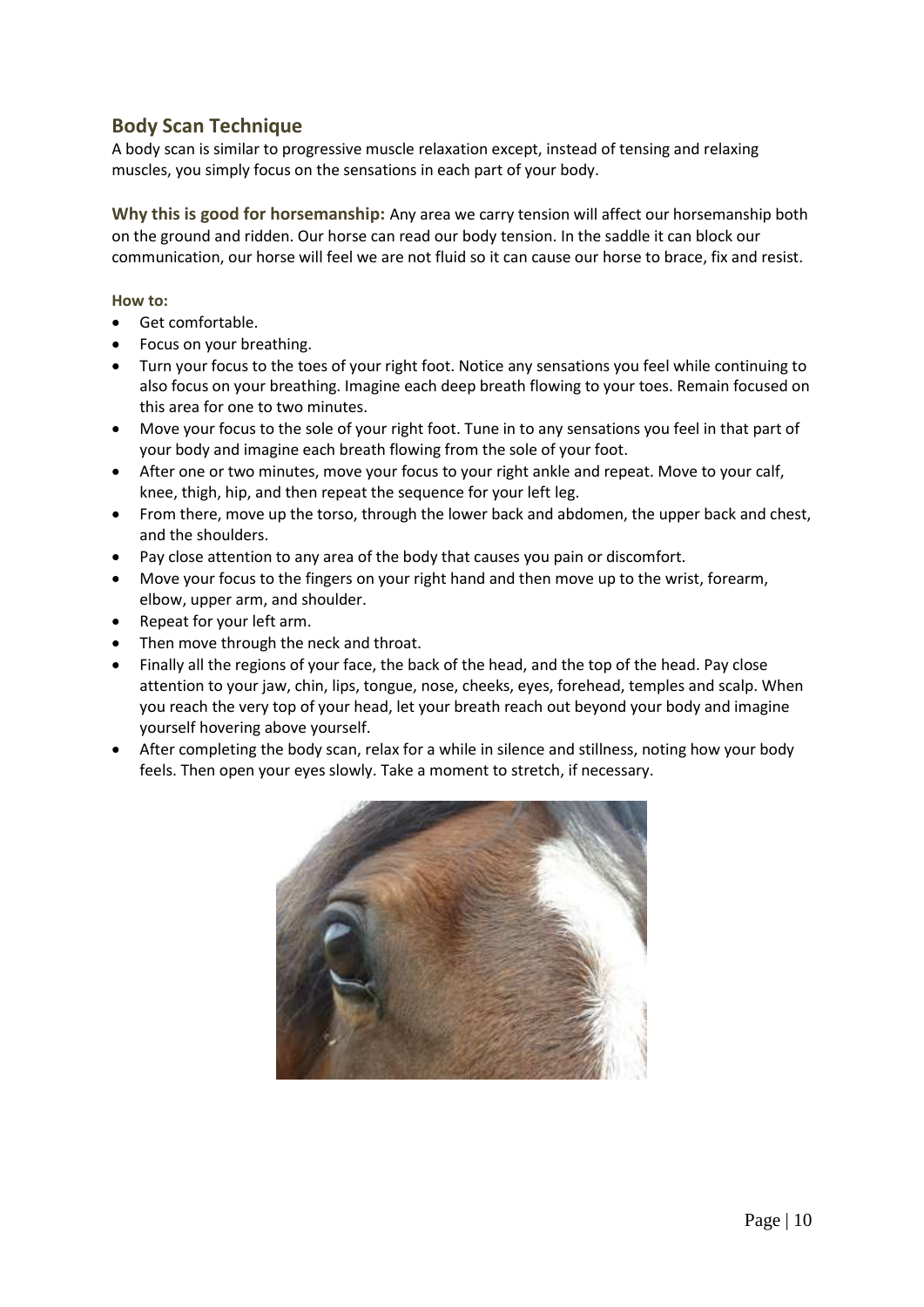# **Visualization Technique**

Visualization, or guided imagery, is a variation on traditional meditation that requires you to employ not only your visual sense, but also your sense of taste, touch, smell, and sound. When used as a relaxation technique, visualization involves imagining a scene in which you feel at peace, free to let go of all tension and anxiety. You can choose whatever setting is most calming to you, whether it's a tropical beach, a favourite childhood spot, or a quiet wooded glen. You can do this visualization exercise on your own in silence, while listening to soothing music, or with a therapist, or an audio recording of a therapist guiding you through the imagery. To help you employ your sense of hearing you can use a sound machine or download sounds that match your chosen setting—the sound of ocean waves if you've chosen a beach, for example.

**Why this is good for horsemanship:** Once you can master visualization you can use it in horsemanship. Here is an example: you could worry about any number of outside influences affecting your riding. Left unchecked your imagination can create all sorts of scenarios and nightmares of what may happen. Result is you become tense, anxious, fearful etc.… You can use the power of your imagination positively too. For sure you should be aware of your environment for safety sake but no more. Here is a visualization I use: Imagine you and your horse are in a beautiful peaceful clear bubble, you can see through it and all your senses are not affected. Things on the outside of this bubble can only come in if you let them. And you're not going to let them in. Practice being calm and relaxed in your bubble and enjoy being in there with your horse. It's just you and your horse and beautiful relaxing things in with you. The rest of the world is outside. Live in the moment (there is a technique for living in the moment covered later) so if trouble comes towards your bubble, only then do you have to deal with it. When you are calm and relaxed in your bubble you will be able to calmly and confidently deal with whatever approaches you. The benefit is you will not mentally leave your horse; you will stay more connected, be more in control and be happier.

#### **How to:**

- Find a quiet, relaxed place.
- Close your eyes and let your worries drift away. Imagine your restful place. Picture it as vividly as you can—everything you can see, hear, smell, and feel. Visualization works best if you incorporate as many sensory details as possible, using at least three of your senses. When visualizing, choose imagery that appeals to you; don't select images because someone else suggests them, or because you think they should be appealing. Let your own images come up and work for you.
- If you are thinking about a dock on a quiet lake, for example: Walk slowly around the dock and notice the colours and textures around you. Spend some time exploring each of your senses. See the sun setting over the water. Hear the birds singing. Smell the pine trees. Feel the cool water on your bare feet. Taste the fresh, clean air.

Enjoy the feeling of deep relaxation that envelopes you as you slowly explore your restful place. When you are ready, gently open your eyes and come back to the present. Don't worry if you sometimes zone out or lose track of where you are during a guided imagery session. This is normal. You may also experience feelings of stiffness or heaviness in your limbs, minor, involuntary musclemovements, or even cough or yawn. Again, these are normal responses.

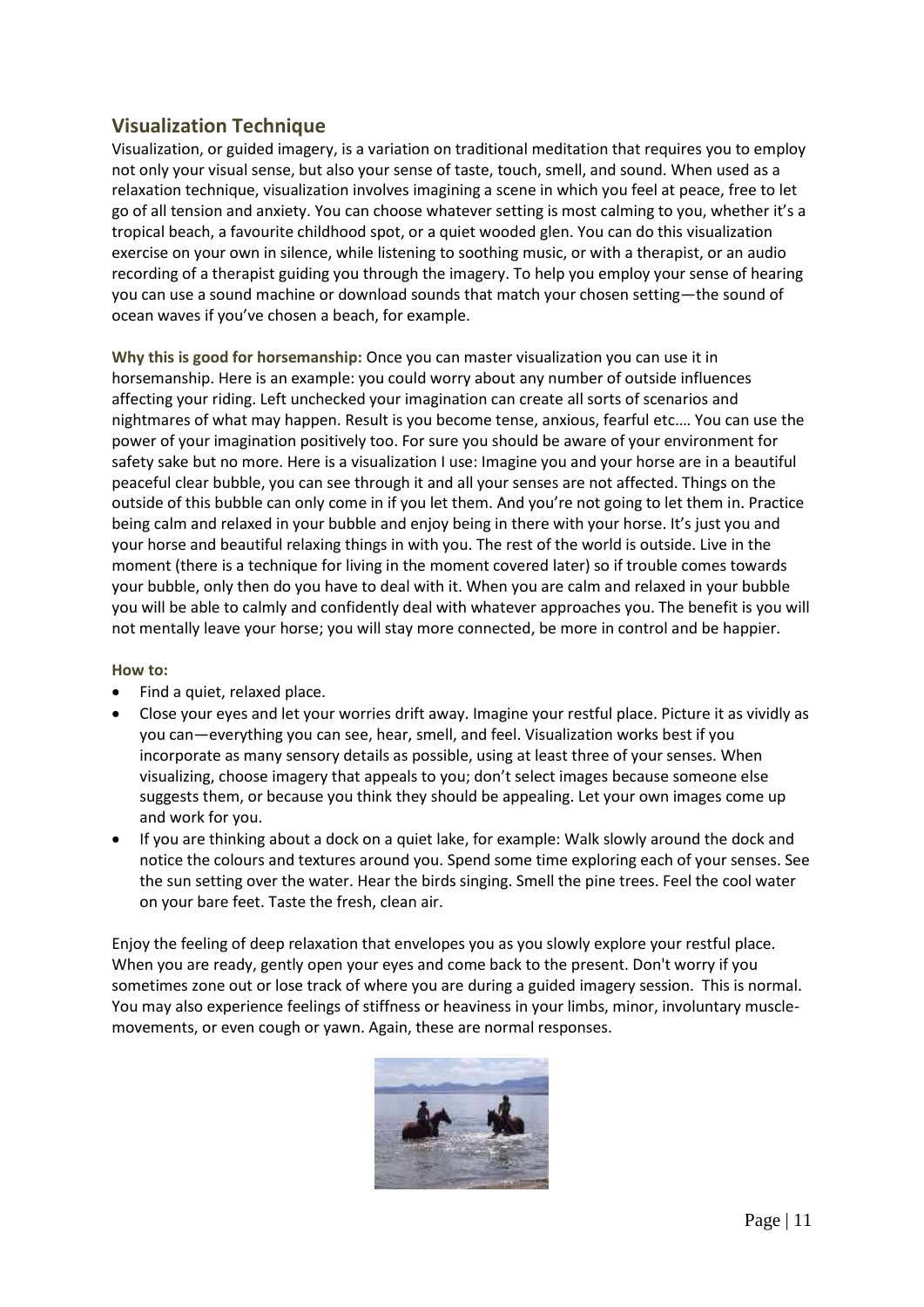#### **Mindfulness Technique**

Mindfulness is the ability to remain aware of how you're feeling right now, your "moment-tomoment" experience—both internal and external. It is about living in the here and now. Thinking about the past—blaming and judging yourself—or worrying about the future can often lead to a degree of stress that is overwhelming. But by staying calm and focused in the present moment, you can bring your nervous system back into balance. Mindfulness can be applied to day to day activities such as walking, exercising, eating, etc.

**Why this is good for horsemanship:** Horses live much more than we do in the here and now. Yes they carry memories positive and negative which the negative experiences can cause them stress when exposed to similar situations. However the difference is they tend not to dwell on it and it tends to surface much more in reaction to what is happening to them in a here and now. Our job is to help our horse to be emotionally balanced and to be able to cope with those issues.

#### **How to:**

- Choose a secluded place with no distractions or interruptions.
- Get comfortable.
- $\bullet$  Select a point of focus. This point can be internal a feeling or imaginary scene or something external - a flame, a beautiful stone or meaningful word or phrase that you repeat it throughout your session.
- You can do this with eyes open or closed.
- An observant, noncritical attitude. Don't worry about distracting thoughts that go through your mind or about how well you're doing. If thoughts intrude during your relaxation session, don't fight them. Instead, gently turn your attention back to your point of focus.



# **Calm Yourself by Centring Yourself**

If anxiety is creeping up on you, stop. Yes stop and centre yourself.

- 1. Use a breathing technique to calm yourself.
- 2. Look about you and look for 5 different things around you.
- 3. Touch 4 different things about you.
- 4. Listen for 3 different noises.
- 5. What can you smell? Find 2 different things to smell.
- 6. What can you taste?

Repeat and this time take each step slower. Spend more time on each element. Take time to centre yourself until you feel calmer and more aware of what is outside of you.

- 1. Use a breathing technique to calm yourself.
- 2. Look about you and look for 5 different things around you. This time really look and see the details, form, colours and textures.
- 3. Touch 4 different things about you. Take time to feel each object, use your hands to examine the surface and note the sensations.
- 4. Listen for 3 different noises. Enjoy listening to the sounds.
- 5. What can you smell? Find 2 different things to smell. Take your time to let your mind fully process the details in the aromas.
- 6. What can you taste? Really notice the favour in your mouth.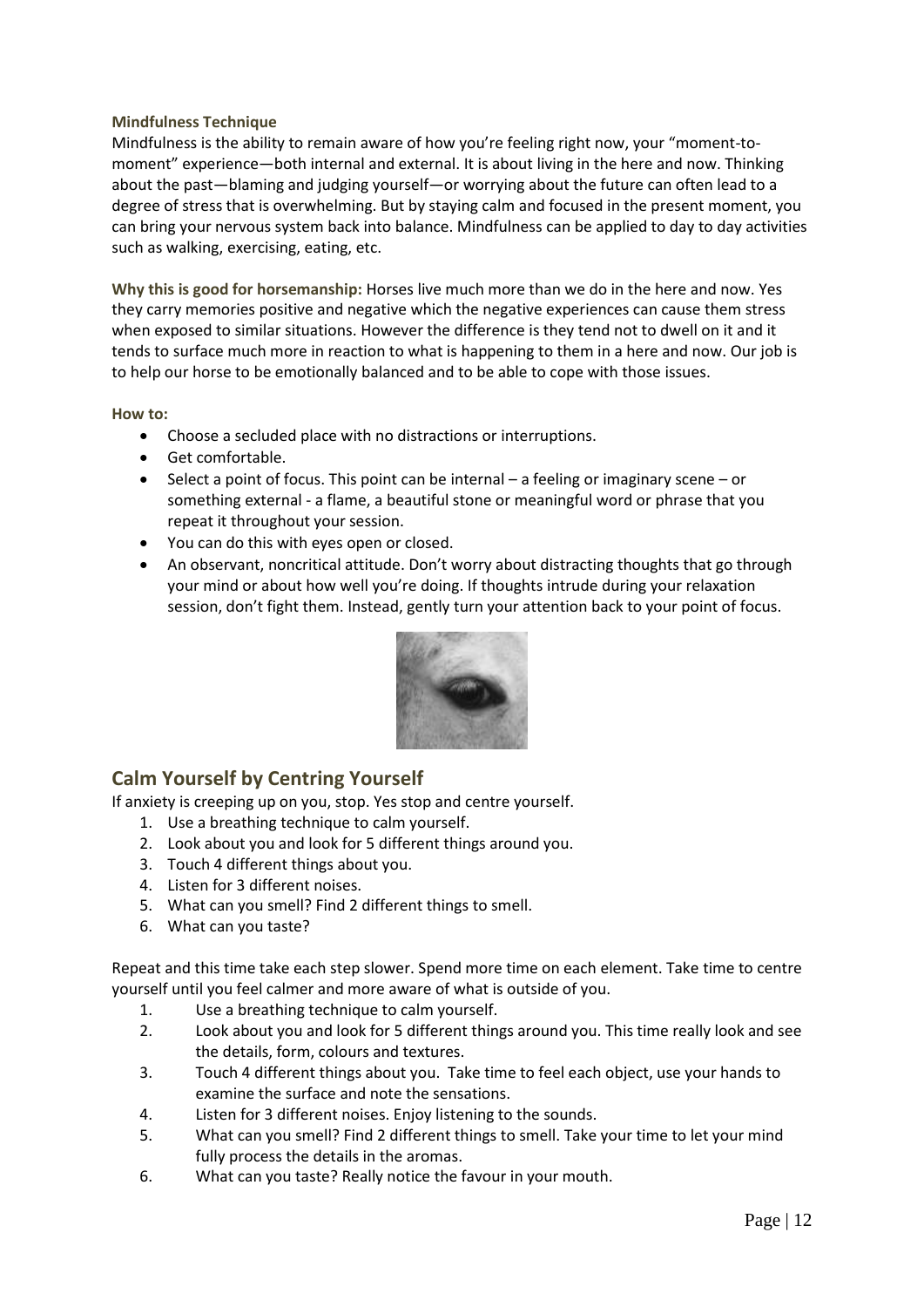When anxiety attacks happen it is easy to become very inward focused. By using this exercise to use all your senses helps you to connect to the world around you rather than be lost in a cycle of inward anxious thinking. Take time to look, touch, listen, smell and taste. Really notice the details, the colours and any smells or sounds.



### **Re-Direct the Mind**

This technique once perfected is really useful. Instead of your mind taking you down the anxiety road put your mind to work. Re-direct or distract your mind, and, or your horses mind. Everyone is different so one distraction technique may work for one and not another. The key is finding something that you really have to concentrate on. Giving a mind a job is really helpful as it leaves little or no room for anxiety. The more absorbed in the task the better.

In a practical horsemanship session I may have the participants work on patterns and changes of direction. I remove all predictability so both minds have to focus on the here and now and the job in hand. I banish the use of the outside track of the school, as riding or ground working down a familiar route leaves minds free to wander into anxiety. The outside rail is not your best friend when you and or your horse suffer from anxiety.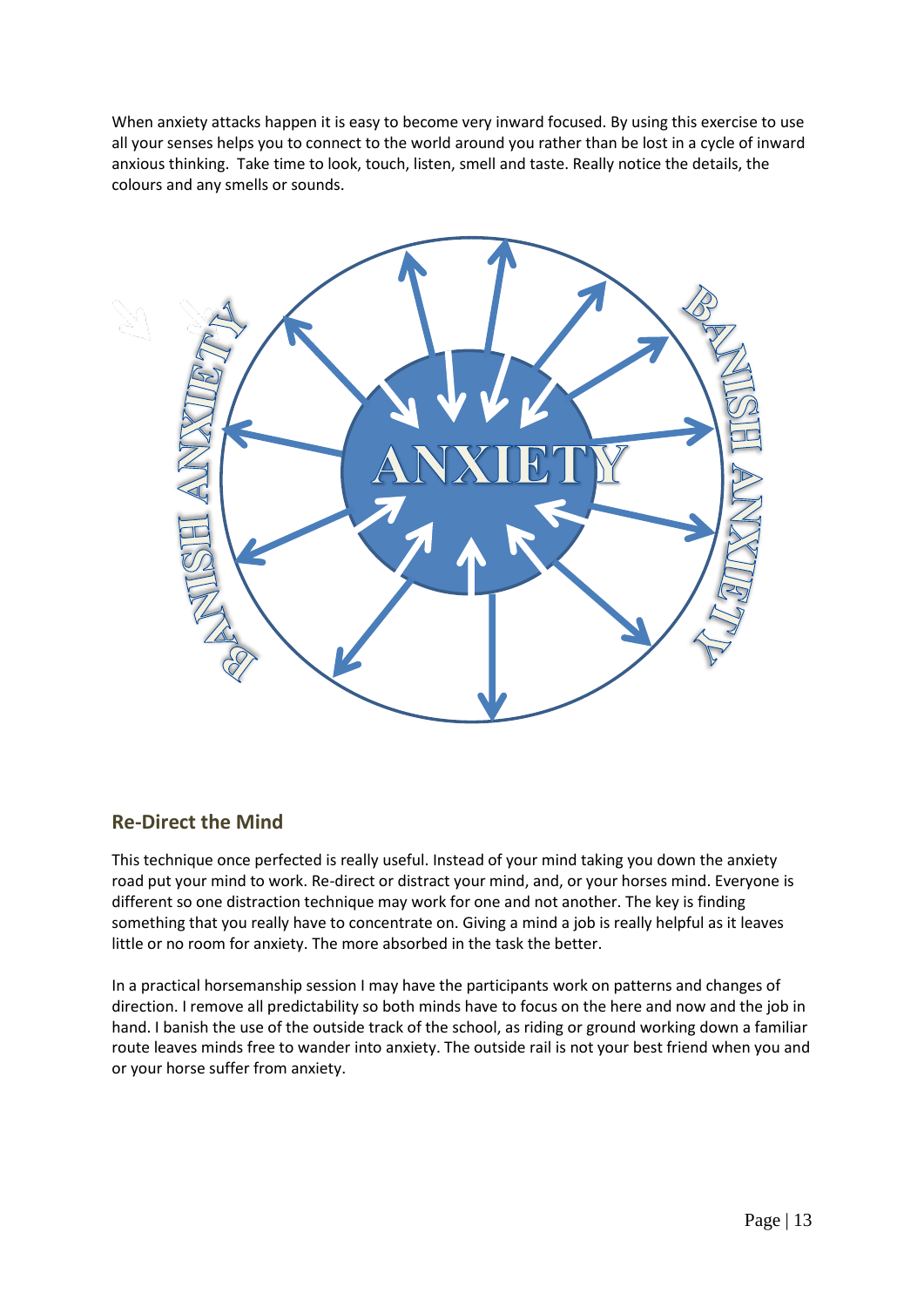# **Here are just two distraction exercises to try with your horse:**

## **The Random Scribble Game**

When I use this with clients I call out instructions such as left turn, right turn, halt and walk on for the equine and human partnership to do. There is no predictability to the order of the instructions, often they will be very close together. It requires careful listening to follow the instructions, plus working on technique for each manoeuvre.

## **The Four Dots Game**

Use four markers to mark out a square. A small square is best for anxiety say 10 metres – 15 metres apart to start with. This is because there is less distance between the points on the square for thoughts to leave. I then ask the horse and human partnership to use the 4 dots to create patterns. Maybe start walking around the four corner markers and halting at each corner. Or ride a circle on each corner. Zig zag. Figures of 8…..The more patterns they create the better. As anxiety is reduced and confidence grows the markers can be spaced out. Over time the square will grow to eventually filling the entire arena. Once perfected both horse and human learn the patterns and they become a relaxing comforting exercise. Another bonus is the patterns are made up of straight lines, parts of circles and circles so you will be practicing schooling techniques as well. So a win, win.



The more the horse and rider have to focus on a task the less room there is for anxiety to visit. Many of us interact with our horses without a task and focus and this is prime territory for anxiety to invade our sessions. So here I am talking about tasks being a re-direction from our anxious thoughts. Filling both horse and human brains with tasks is a great way to reduce anxiety.

# **Using Distraction to Banish Anxiety in Everyday Life**

We can use distraction techniques to move your thoughts away from troubling thoughts or anxiety. Here are a few suggestions:

- Take up a creative hobby. Here are a few suggestions: writing, drawing, cooking, photography, model making, knitting, crafts, colouring in, etc.…They all require us to really concentrate and focus. They take us out of our usual thinking patterns and absorb us in something fun, rewarding and enjoyable. Being totally absorbed in an activity is the polar opposite of being anxious. These are seriously worth considering if anxiety is invading many aspects of your life. As the time you spend being creative takes you off the anxiety wheel.
- Listen to music that you find uplifting and then focus on all the different elements in the music, the voices, the instruments, the rhythm and tones.
- Set yourself a challenge such as counting backwards from 1000 in multiples of 7.
- Distract yourself by focusing on your breathing.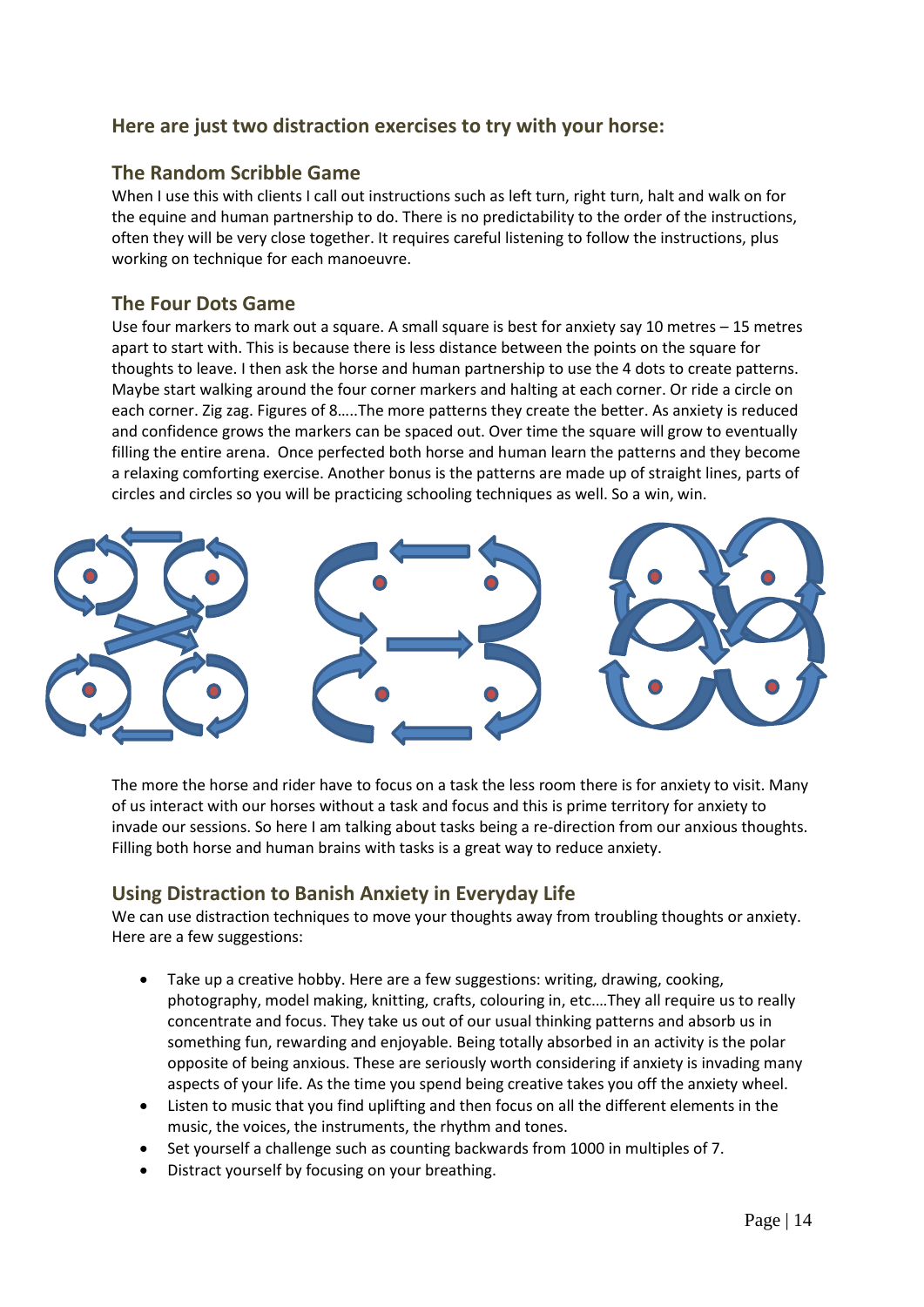- Organize yourself, be productive clean and tidy your home, car, the stable yard, the way you work, etc.… By doing this you will be establishing order and control.
- Immerse yourself in something you find funny. Laughter is a great way to banish anxiety. Laughing also has a relaxing effect, and will help to reduce body tension.
- Choose to think the opposite of your anxious thoughts.
- Do a puzzle, crossword or Sudoku.
- Keep a scrap book of things you find uplifting and inspirational.
- Read a book.

### **Personal Mantra**

Here I am not suggesting you use chanting or make the "om" sound in your horsemanship, as people do during meditation. Meditative mantras are used to enable people to connect spiritually. Even without a spiritual component, using a mantra can help in relaxation. What I am suggesting is using a personal mantra as a mental distraction. A mantra can be useful in focusing your mind. It can be calming. A mantra using positive phases can help you to reshape your thinking into a more positive mind set. If you want to deliberately block out negative thoughts use a calming self-talk mantra.

### **Rituals**

Performing a ritual can give us a feeling of control. It can help to soothe anxiety and help you feel more comfortable in dealing with uncertainty. It is not a remedy but more about shaping how your mind deals with matters. When a ritual is used alongside other anxiety banishing techniques and practical steps to reduce anxiety it can help restore positive feelings of control and confidence. I am not taking about anxiety leading us to compulsive ritualization; which has the potential to lead to very damaging outcomes. Here I am talking about us recognising the anxiety and taking steps using a ritual to reduce or banish the anxiety. There are so many rituals we already observe in our daily lives without thinking. It is about establishing some that can help us when we are experiencing anxiety.

#### **Being Prepared**

We have all used preparation rituals and strategies in our lives to help us when facing trails and tests. Passing exams and job interviews etc.…in horsemanship it is the same. You wouldn't go unprepared for an exam or job interview. Here we would naturally place a high value on researching, studying, learning, gaining knowledge and skills before sitting an exam. Place a high value on the ritual of continual personal development and watch how it shrinks anxiety. Learning new skills enables you to be prepared in facing what causes you anxiety within your horsemanship.

#### **Dress for Success**

To reduce anxiety and grow in confidence wearing the right clothing and safety equipment can give you a much needed boost. Some people wear lucky items of clothing or a talisman piece of jewellery. As crazy as it sounds, wearing clothes that help you to feel better you will perform better.

### **Burn it**

Anxiety can play like a loop in our head. Learning how to let go is one way to free you from anxiety. Letting go of anxiety is not easy; as most anxiety is in bad past experiences, negative memories or from prior situations that caused despair. Getting what makes you anxious out into the open is a great way to stop it doing damage from within. So write it on some paper. Then have a ceremony to burn it. Seeing your anxiety written on paper in a physical form, firstly exist outside of you and then through your own actions disappear in flames and fade to ash is a powerful metaphor. Be very CAREFUL when burning something, as fire can be dangerous, so do this with mindfulness in a suitable place.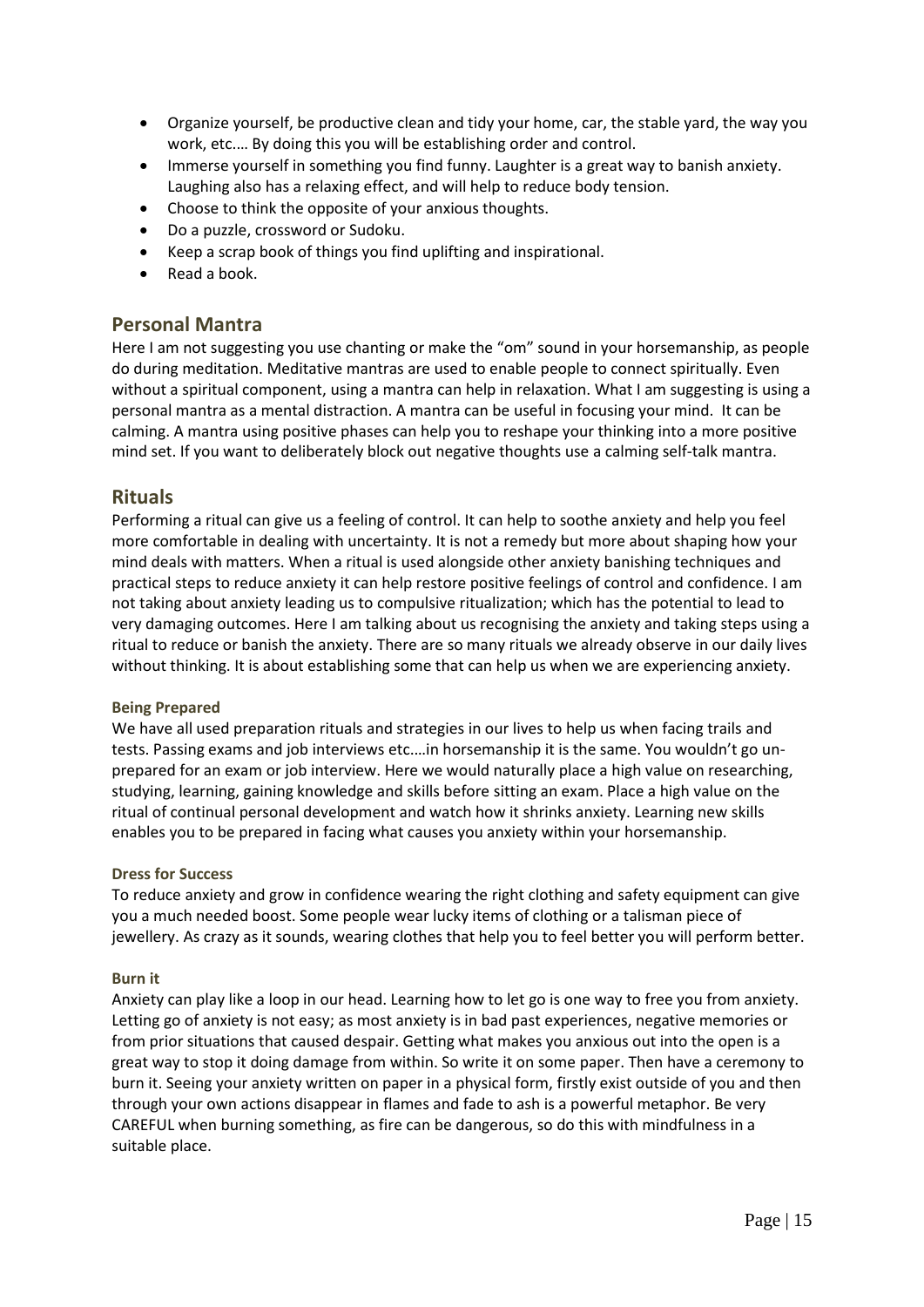#### **Release it with the wind or water**

If using fire is not for you. Rip the paper into tiny pieces and let the wind or a stream take the pieces of paper away.

### **What If….**

When you suffer from anxiety it can be fuelled by what if..... It is the mind creating scenarios that make us feel anxious and fearful. So our world gets smaller, because I had better not do x or y in case what if………..happens. You avoid and your world gets smaller. This erodes your confidence. Some of these what ifs may be based on a past frightening experience others not. If you suffered a frightening experience and an injury your brain will make you examine that fear, as it is a very natural behaviour to keep you from harm. So if your particular fear or what if had caused you harm in the past and could be harmful / dangerous again you need to listen to this carefully, do not ignore it. What ifs can be fear based. However there are two types of fear, real and perceived and they both feel exactly the same. So before we tackle what ifs and the negative inner dialogue it is essential we truly understand the nature of the beast of fear.

### **What is Fear?**

Fear is there to stop you doing something that is harmful and keep you safe. It is a natural feeling for humans and horses. Tune into your fears they are telling you very important messages. There are two types of fear, a true fear and a perceived fear and they both feel emotionally and physically exactly the same. A true fear is telling you not to do something as it is very dangerous. A perceived fear feels as bad as a real fear, as our mind has taken a situation that is not life threatening or dangerous and perceived it to be a threat and danger. Your body and mind prepare you to take action to keep you safe. The way to tackle this and to build confidence is know what type of fear you are experiencing. With a real fear and dangerous situations you need to get professional help to work through the particular problem for you and your horse. Working at a pace you feel comfortable with safety a top priority. Learn skills and techniques. Develop a strong bond with your horse and build trust so you can effectively communicate with each other. Become the calm, confident leader your horse needs in times of crisis.

The problem is to be able to identify if your fear is real or perceived. It sounds so easy when you read this on paper. However in real life when fear has got hold it feels terrible. Let's explore the differences between real fears and perceived fears.

#### **Real Fears**

You can identify real fears by the fact they are about safety issues or lack of skill or knowledge that put you at risk of harm. You have the right to be afraid when you are not safe. Here are some examples of situations that are not safe: A horse that is in a blind panic bolt. A horse that is not in control of itself E.G: bucking, rearing, etc. You are pushed to do something you don't want to do. You lack skills and knowledge to deal with a particular situation. You know you are out of your depth.

#### **Perceived Fears**

Imagined fears feel as intense as real fears. They are imagined fears, your mind focuses on what might go wrong, or images of other people's bad experiences play in your mind, or stories of other people's misfortunes play on your mind. Sometimes it has its foundation in lack of knowledge and understanding of horses. Many owners find it difficult to understand why their horse behaves as he does and it scares them. Perceived fears when examined carefully don't pose a threat or harm.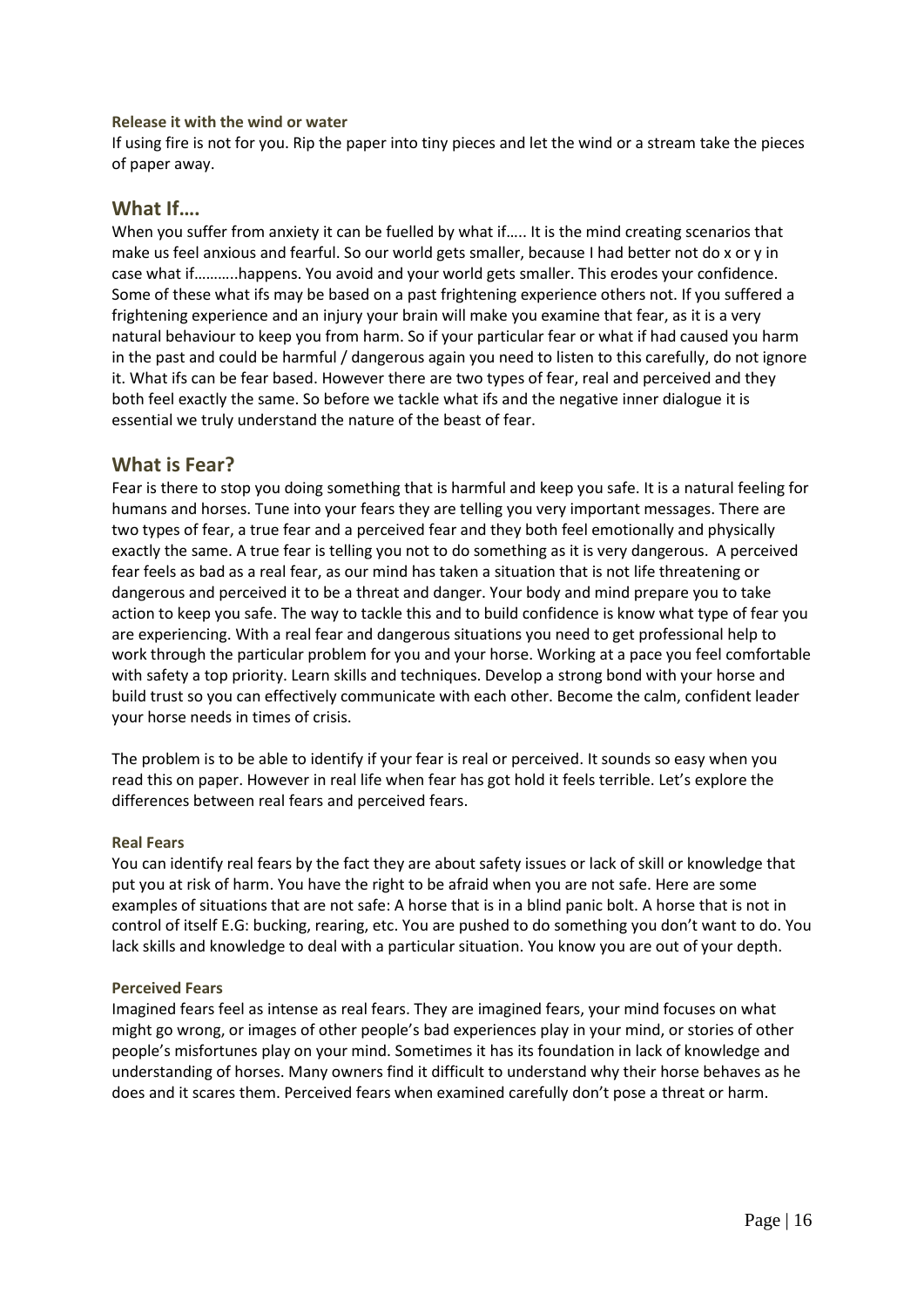#### **Do You Feel the Fear? And Should You Do It Anyway?**

Have you ever sat down and identified your fears? Thought about when they started? What caused / triggered these fears? Are they real fears or perceived fears? The act of getting your fear out in the open is the first step in banishing it. Ousting the fear based demon, no matter how silly or foolish you feel it is needs to be done. While it can hide it feeds your anxiety and erodes your confidence. Once you know the type of fear you can take appropriate steps in conquering it.



**Is your Fear Real or Perceived?**

How many times have you felt the pressure to face your fear and do it anyway? We tend to pressure ourselves by comparing ourselves to other people. Or think that our fears are not valid or justified. Or we are being silly. Or that you should be able to do whatever causes you to feel fearful. Then into the mix is the help from others who could be giving you good or bad advice. Your gut feeling tells you not to do it but you do it anyway and you still don't feel any better in fact it can feel worse. So overriding your fear can be at best un-helpful and at worst dangerous. Trapped in this cycle you can soon become incapacitated by your fear. The sooner you start to listen to your fears, real or perceived the sooner you can take control, take the steps that feel right for you.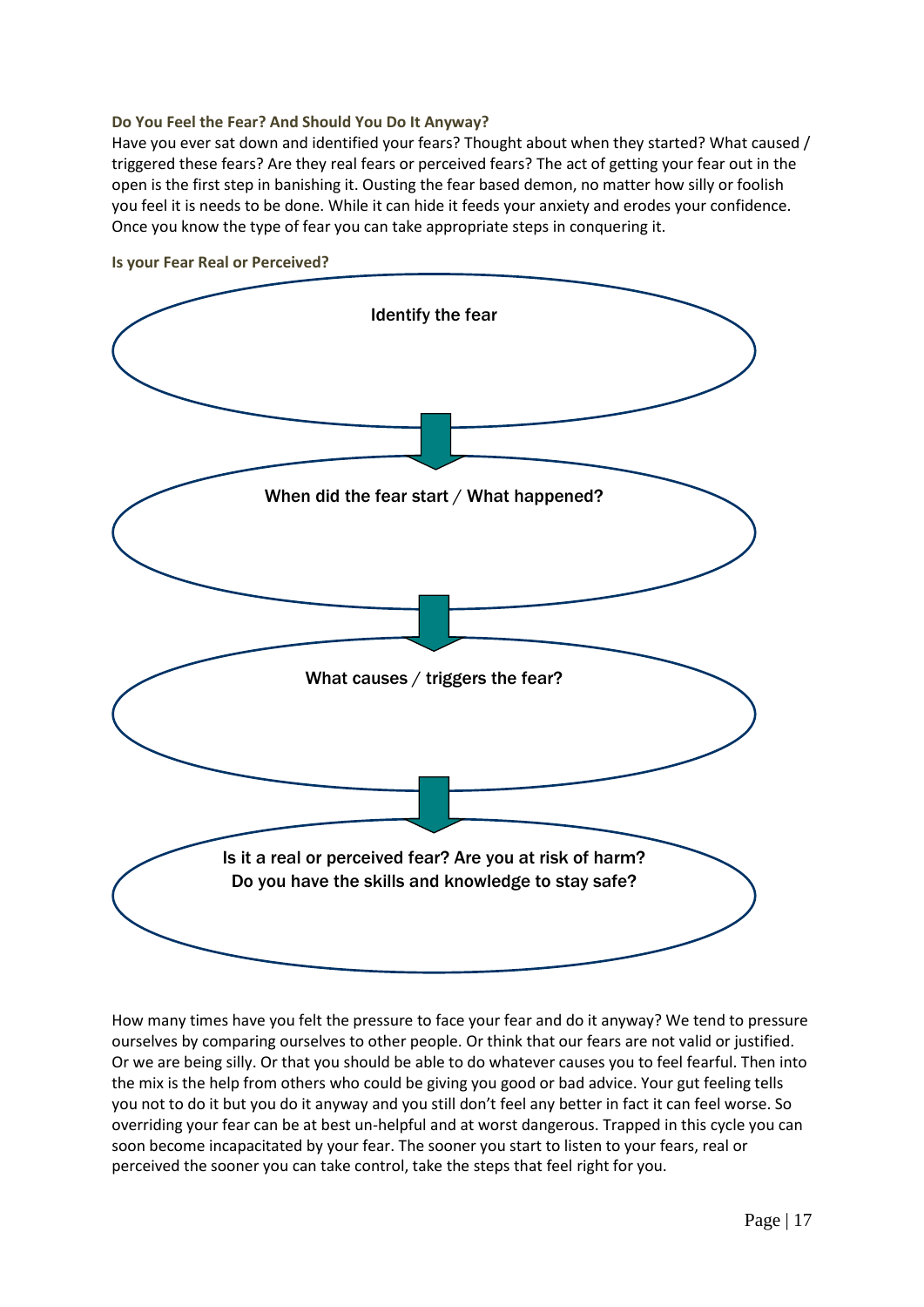# **How to Beat Your Perceived Fears and Banish the What Ifs**

1 - Acknowledge it. This is a huge first step. If you do just this today, you've done something great. Many of us have these fears, but they are at the back of our mind, unnoticed, unacknowledged, as we try to ignore them and pretend they're not there. But they are there. And they affect us and make us anxious. So acknowledge the fear.

2 - Write it down. Writing it down externalizes the fear. It takes the fear from the dark lurking places in the back of your mind, where it has power over you, out into the light of day, outside of you, where you have power over the fear. You can do something about it. Set yourself up for success using a plan. Then have a ritual, maybe burn the paper, crumple it up, stomp on it, do whatever you like. Post it on your fridge as a reminder of your enemy that you will defeat.

3 - Feel the fear. You're still afraid of it, reluctant to even have this fear, perhaps even embarrassed about it. Well, no more. Recognize that you're not alone, that we ALL have fears. Fear is natural.

4 - What's the worst thing that can happen? Often it's not as bad as we think. E.g. I can't stop my horse. You can ask your instructor to work with you to give you skills in the very areas that causes you fear. Giving you skills in the areas you fear equips you to face your fear and do it anyway.

5 - Prepare yourself for battle. Prepare yourself, arm yourself, have a battle plan, train yourself. You need planned purposeful practice, with a plan to succeed. We perfect what we practice the most, so invest in your horsemanship and gain skills. Then go out and implement the plan using a graded approach and retreat method.

6 - Feel the fear & do it anyway. Just do it. You have the skills. To beat the fear, you have to just do it. The first few times you do it you may need the support from your instructor. It's an exhilarating feeling. How you view fear will also shape how you tackle them. Change your attitude towards your fear / what if to being a training opportunity and to expand your horsemanship can really make a huge difference. Beating your fears is an opportunity in works clothing. It's a golden gift in crappy paper, more about this later.

7 - Be in the moment. We get caught up in worrying about what might happen, what if. Instead, banish all thoughts of the future. Banish even thoughts of past mistakes and failures. Now focus on right now. Do something right now to beat your fears, to pursue your dreams, and forget about what might happen. Just do it, now, in the moment. When you find yourself thinking about the past or future, bring yourself back in the moment and focus on what you're doing right at this moment. Your horse lives very much in the moment.

8 - Small steps. Conquering fear and pursuing a goal can be overwhelming, intimidating. So start small. Just take one little baby step. Something you know you can do. Something you're sure to succeed at. Something just outside your comfort zone. Use a graded approach and retreat method. Then feel good about that, and take another small baby step. Keep doing this, and soon you'll have conquered a mountain.

9 - Celebrate every success! Even the smallest little thing. And use this feeling of success, of victory, to propel yourself forward and take the next step. Build upon each success; use it as a stepping stone to the next victory.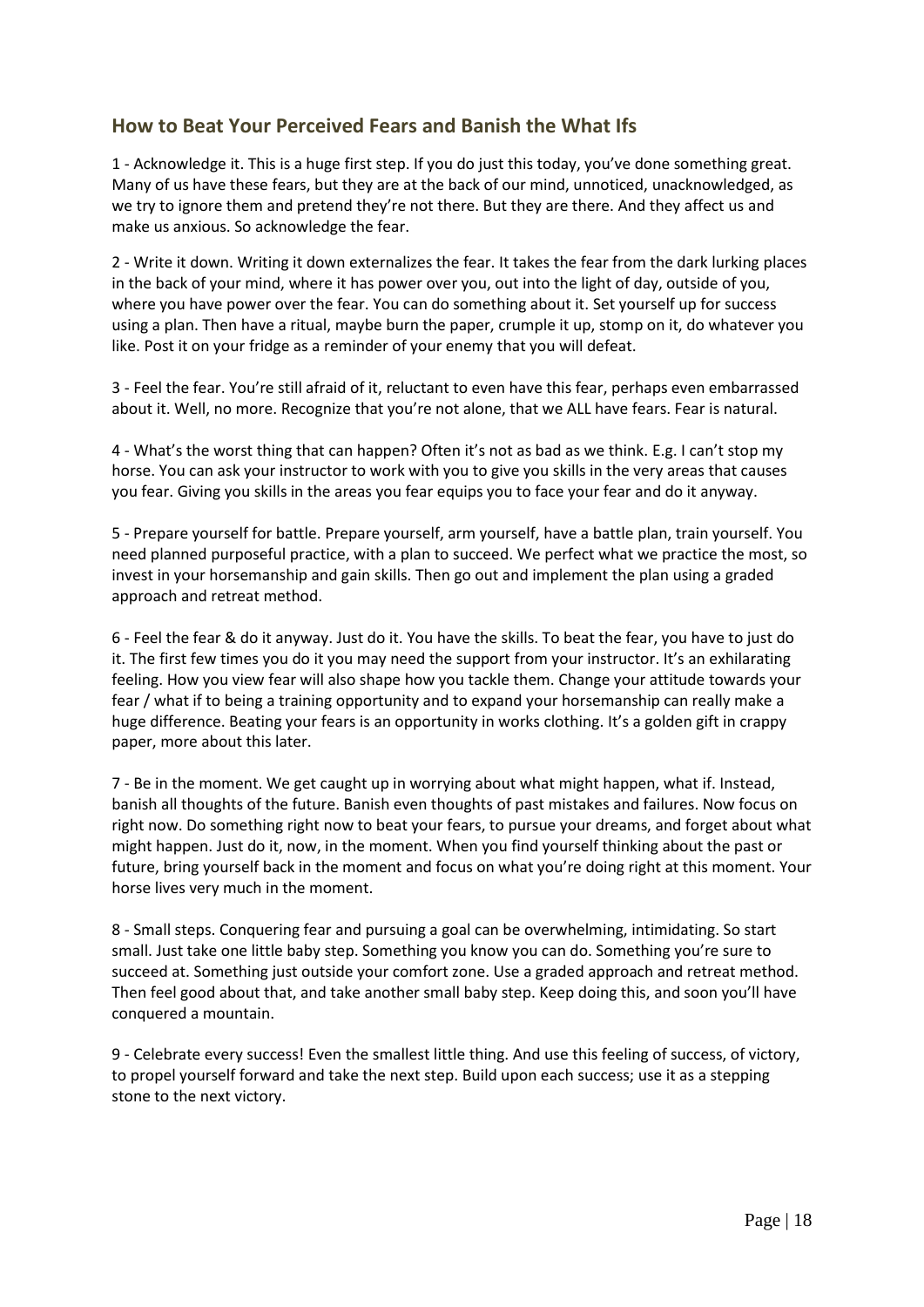# **A Few Tips for Coping with Fear**

- Stop telling yourself you are wrong to feel fear
- Remind yourself fear is there to protect you from harm
- Remind yourself that your safety is your responsibility
- Work at your pace; don't let others push you no matter what
- Learn to identify if it is a real fear or perceived fear
- Remember the approach and retreat graded exposure technique
- If you can't find the answer, try asking a different question
- Be prepared to take your time, it takes as long as it takes
- Be prepared to put in the time for consistent practice
- Be realistic about your skills and willing to learn
- Be patient with yourself and your horse
- Don't give yourself a hard time
- Get professional support and use an agreed structured plan
- It is ok and normal to feel fear

Now you have a better insight into your fears you are better placed to work with a professional to help work through the fear, be it real or perceived. The instructor should assess both you and your horse and support you with applying a safe and considered graded exposure approach and retreat technique you feel safe applying. You shouldn't face a real fear without the skills, knowledge, experience required to deal with the situation. Remind yourself fear is there to protect you from harm. Only you can decide what is safe for you. Your safety is your responsibility.

Many or most fears when examined carefully are unnecessary, to be baseless, and are holding you back from achieving your dreams. Fear of something bad happening in the future is one of the things that make us human. Horses feel fear too but tend to live more in the moment and react in that moment to a perceived or real immediate danger. If exposed to fear on a regular basis in the same place they too can start to fear something may happen. On the whole it is more a human condition to fear something that might happen, that isn't happening now, that isn't even likely to show its ugly face at that moment. Having the fear is natural. Letting it stop you from going after your dreams is a tragedy. Learning how to identify if something is a real fear or a perceived fear is the first step. Ousting it and then taking targeted action with the right support is the next. Then facing your fear with the skills to banish it enables you to live your equine dream. No one said it would be easy, but it is worth it.

# **Golden Gifts in Crappy Paper**

My work takes me out to meet all types of people and their horses. All have very interesting stories to tell. Mostly people want me to help them with a problem of some description. Sometimes I am a last resort call. Horsemanship by nature is inter-species communication. So it not surprizing that when horse and human are learning a new shared language, great learning opportunities are brilliantly disguised as problems. My calling is to help people and horses. The first thing is to help them make peace with the problems, no matter what they are. These problems can be the "golden gifts in crappy paper".

It is a matter of perspective. A problem is often an opportunity to explore. Anxiety may be an opportunity for personal growth. Sometimes it is about starting a fresh. This time more intelligently, to learn new skills, to build a strong foundation to build success upon. The trouble with a problem is it can be viewed as hard work and not worth the effort. How about thinking it could be a fun on the journey? There could be opportunities for personal growth. It is sometimes about switching mind sets. A pessimist sees difficulty in every opportunity. However an optimist sees the opportunity in every difficulty.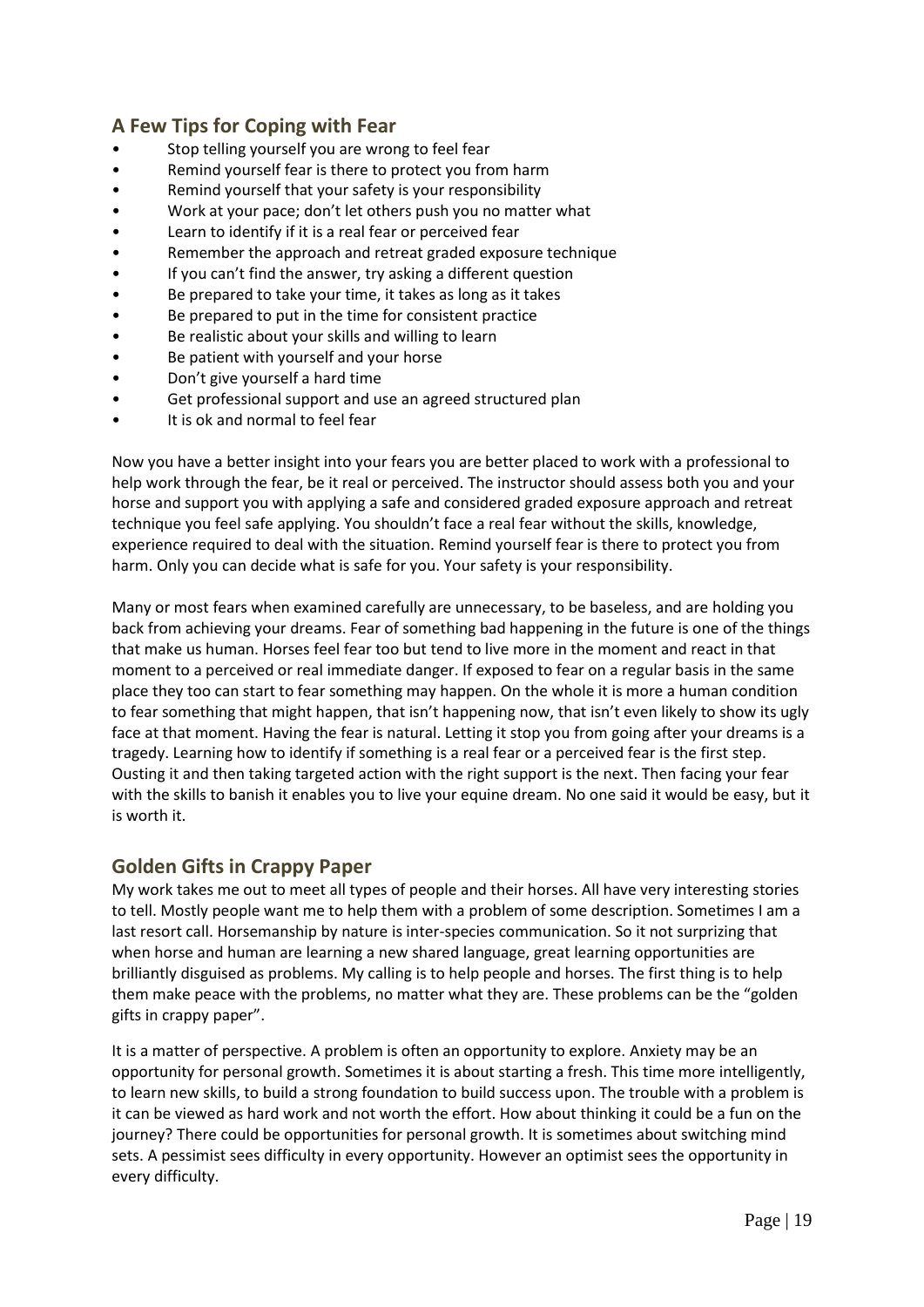Opportunity rarely arrives easy or neatly packed. Most people miss opportunities because they arrive as problems that cause anxiety. Opportunity dances with those already on the dance floor, so my work is often about getting horse and rider as dance partners. I help people and horses to walk confidently onto the dance floor, with the skills they need. With the aim is to facilitate them being able to dance together without me. For this I use a blend of horsemanship, cognitive behavioural techniques and when required healing.

Horsemanship technique will get you so far. It will only work with the correct mind set and emotional state. Time and time again I can show someone technique and the person can try to replicate it. However if the person is not in the right emotional place the horse will know. Horses know if we are nervous, anxious, fearful, tense, apprehensive, tentative, etc.…. Horses are hardwired to read emotional state within their own species and that of other species. You cannot wear a mask the incongruence rattles them. For horsemanship to work horses require us to be authentic, consistent, trustworthy, respectful, calm, confident, patient, listen to understand, and above all honest. Horses are divine mirrors and will reflect back to us what we must work on from within. Horsemanship is as much about personal development of as it is about being great with horses. This is why cognitive behavioural techniques bring so much to horsemanship. As some people need help to deal with issues such as anxiety, fear, stress, depression, lack of confidence, the what ifs, the negative inner dialogue, the self-doubt, etc.… And often their horse and a little help is the only way onto the right path.

When I meet a new horse and human partnership presenting with a problem I have to come at it with a problem solving mind set. One I will share with you as problem solving is essential in almost every area of life especially when tackling anxiety.

#### **Responsibility**

Firstly I need to establish the root cause of the problem. Not that easy as humans are great at burying their heads in the sand and avoiding the problem. Avoiding the problem doesn't make it go away. It builds up in the background until a crisis point is reached. The problem may have been inherited. Humans are great at passing the buck. Sometimes the problem gets given to a professional to train the horse. The horse returns fixed, however the horse is only 50% of the partnership and the problem resurfaces. Then it can lead to the blame game. This sadly leads people down a negative pathway where others are less likely to offer assistance. I have to help the person to see the problem, and take responsibility, be willing, proactive and committed to working through to a solution.

#### **Emotions**

Emotions play a huge part in horsemanship. You can't convince me that horses are not emotional beings. So understanding the horse's and the human's emotional state is critical to success. We invest so much into our equine dream. Your emotions are so powerful they can have a huge is pact on your decisions and actions. A massive part of helping someone; be they have 2 legs or 4 through a problem is to respect their emotional state. And offer appropriate support, guidance and encouragement. Some emotions take time to unpack. Taking ownership of feelings is the first step in how to work through emotions. Horsemanship requires horse and human to centre them-selves so they are composed, calm and confident, enabling thinking, rather than reactive behaviour. This enables an effective choice for the correct response in a situation.

#### **Goals**

Success is not just for the gifted and talented. When faced with a problem, knowing the true root cause and the desired end result enables us to put in place a step by step plan.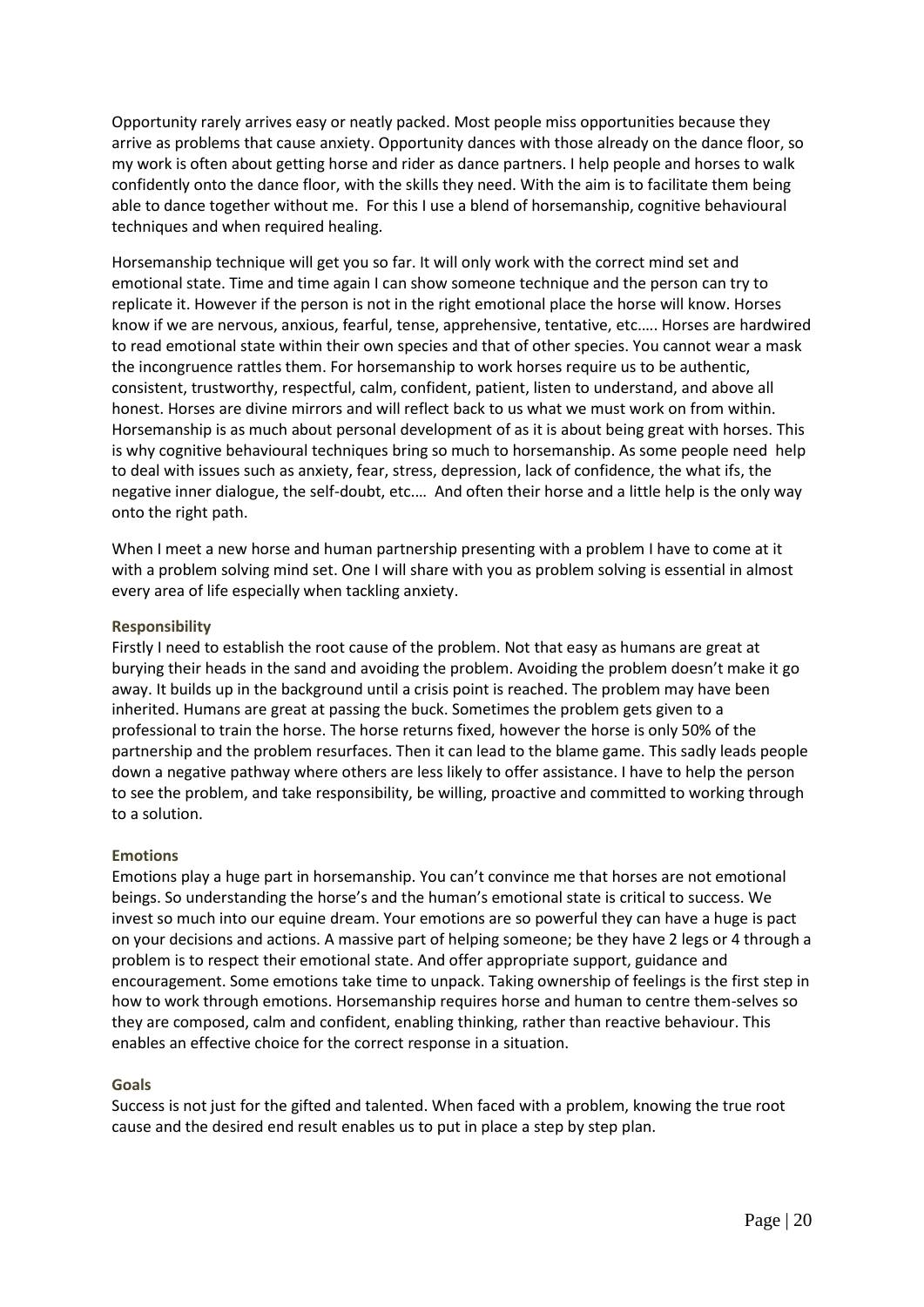#### **Listen to Understand**

I have to listen to not only the human but also the horse when I am sked to help solve a problem. I need to make sure I really understand what I am being told, so I often ask lots of questions, observe, reflect and check back with the person and horse so I really understand. With complex issues it can take time for the layers to open up and the information we need come to light. It is about the relationship I have with the client and their horse that enables delicate topics to be aired. Some issues run deep, anxiety, abuse, trauma, frightening experiences, etc.… I am 100% committed to my clients, dedicated, and above all what is said to me is confidential. It is not just listening. It's about being compassionate, supportive, caring and empathic.

#### **Explore Options**

There is always more than one answer to a problem. Spending time considering each and this will lead you to the one that feels appropriate. Plus enable you to be flexible in your approach as there is always more than one way to work through things with horsemanship. As you can see from this Banish Anxiety resource there are lots of different methods and techniques you can try. If one doesn't work for you try another, then another, maybe a combination will work for you.

#### **Review and Evaluate**

Once you have embarked on your problem solving journey from time to time, stop and reflect. Keeping a journal can be a very useful tool, as it will enable you to see the distance you have travelled. Your journey is not set in stone so you can review and evaluate your progress and adjust your plan as you go along.

#### **Dealing with Set Backs**

On our journey through solving a problem, or banishing anxiety there may be setbacks and times you feel like giving up. This is the time to use tools and strategies that help with keeping you and your horse motivated. You can read for FREE to 7 articles I wrote on motivation that where published in Horsemanship Magazine. Start by reading the article - Panning for Gold, then the 6 in the Motivation series. You will find them o[n www.VickiJayneYates.co.uk](http://www.vickijayneyates.co.uk/) in the FREE Stuff section on the Published Articles page.



### **Negative Inner Dialogue**

Self-defeating statements and negative inner dialogue feed anxiety and erode confidence. Negative inner dialogue creates limitations that frighten you and prevent you from trying to resolve the problem. These feelings are very restricting. The negative inner dialogue is more than likely based on your opinions rather than based on facts. Plus the negative inner dialogue will focus on negatives not positives. Your thoughts become your beliefs; your beliefs will influence direction, choices and action. Your inner dialogue is your coach. If you learn to use positive statements it can help you to reach your highest potential. If allow negative inner dialogue in it can make you feel anxious, worthless and erode confidence. Negative inner dialogue is a harsh inner critic telling us that we'll never succeed. You may listen to this inner voice without knowing and just see the results. It stops you from pursuing your dreams. Even use it as an excuse to not even try. You can free yourself from the chains of self-disbelief.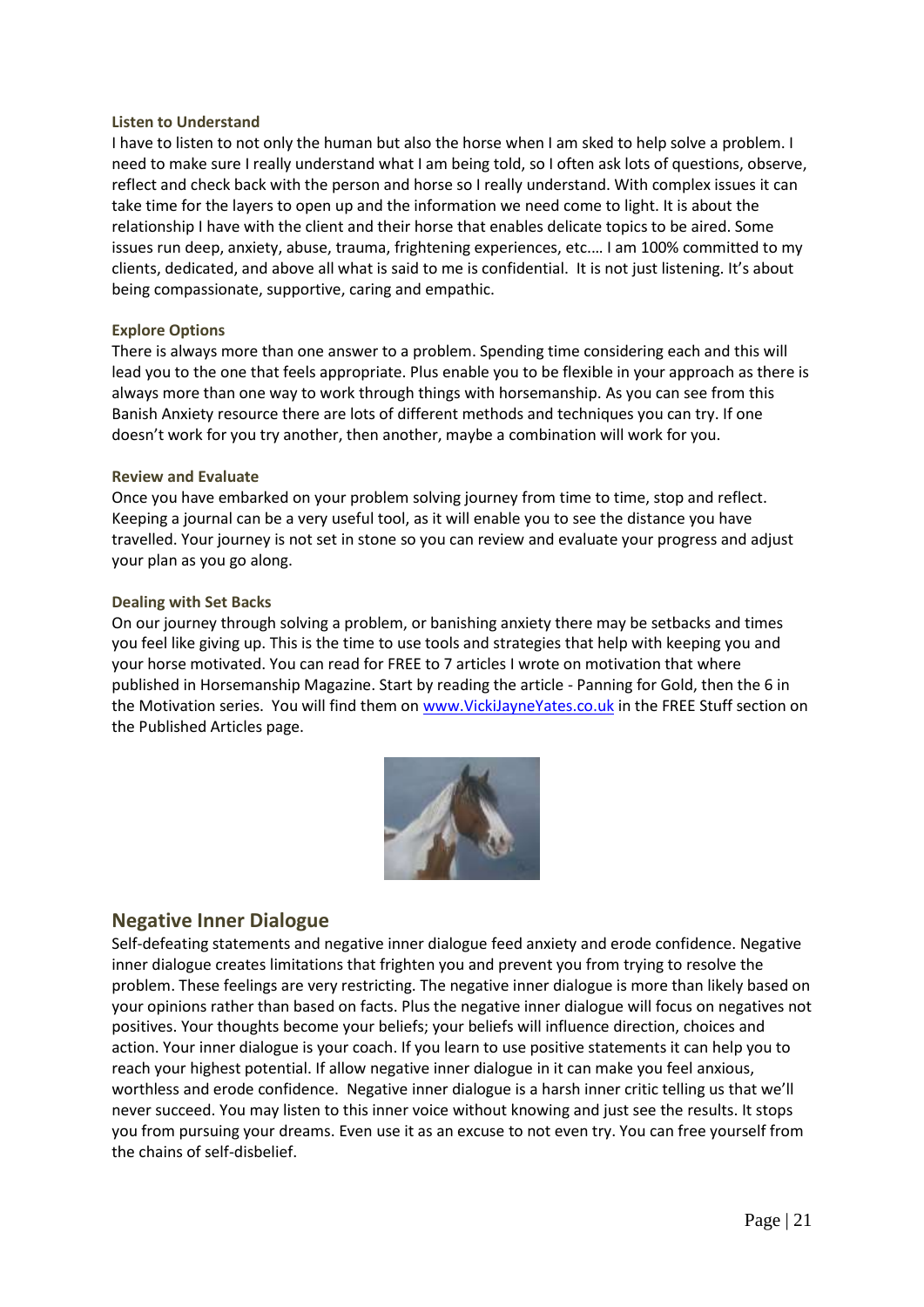# **The Power of Thoughts**



Do your thoughts control you or do you control your thoughts? Having strategies to control thoughts enables us to live our dreams. Frees us from limitations, release our abilities and unlocks potential.

Thoughts come and go. Most start in the sub conscious, so many of us are not aware of our thoughts. Thoughts directly shape our feelings, so we can be aware of the impact our thoughts have. Some thoughts limit us in a negative way, making us feel bad, sad, fearful, anxious or tense. Some make you smile, feel good, cause you to feel happy, confident or relaxed.

# **How to Control Your Thoughts**

#### **Stop**

Not easy; as usually we are wrapped up in feeling a certain way (positively or negatively). The human condition is to press on, rush along, getting frustrated, annoyed etc. Rather than examine the thoughts behind the feelings. Or even recognise our thoughts created how we feel. So next time a feeling is spoiling your equine dream; instead of pressing on, stop and examine your thoughts. Acknowledge your inner dialogue. Tune in and pay attention. Don't dismiss it. Your brain uses inner dialogue to shape your life, beliefs, choices and actions. Your inner dialogue is there all the time. You're likely to be listening to it without even realizing it. Start to notice how often you're making statements to yourself that are hindering your ability to do great things. Acknowledgement is the first vital step in change. Be open and honest about your negative inner dialogue and fears.

### **Identify Thoughts**

Getting good at stopping the better you will get at identifying the root problem. As thoughts shape feelings start by examining how you feel and work backwards. Negative thoughts create unpleasant negative feelings. Most people do not want to face something that feels bad. The human condition means they would rather dismiss it, ignore it, suppress it, and hope it goes away. Face it, examine it; give it no place to hide so you can take control. Are you having judgmental thoughts? Or finding fault with yourself? Are you experiencing distorted and intrusive negative thoughts? Self-defeating statements and negative thoughts erode confidence, create limitations and frighten you. In extreme, negative thoughts can keep you awake at night, cause stress, fear and depression.

#### **Get It Out**

Once you have identified your negative thoughts, get it outside your head. Say it, acknowledge it and if it helps write it down. It takes the heat off, calms things down. Acknowledgement is the first vital step in any process of change.

### **Action**

Challenge your thoughts. Look for and recognize the truth. What evidence do you have to support your thinking? Be objective, stand outside the situation. What alternative views are there? Are you overlooking solutions to the problem assuming they will not work? What is the worst that can happen? Then prepare to accept it. Are there errors in your thinking; are you catastrophizing or overestimating the chances for a negative outcome? Are you jumping to conclusions? Are you seeing the world in terms of fixed or in-flexible rules? Are you worried about how things should be? Do you find yourself using words like should, must and can't? Are you thinking in black and white or all or nothing terms? Have you ignored the middle ground? Are you personalizing? Challenge your negative thoughts. Don't just accept it. Challenge your inner voice's statements. When it tells you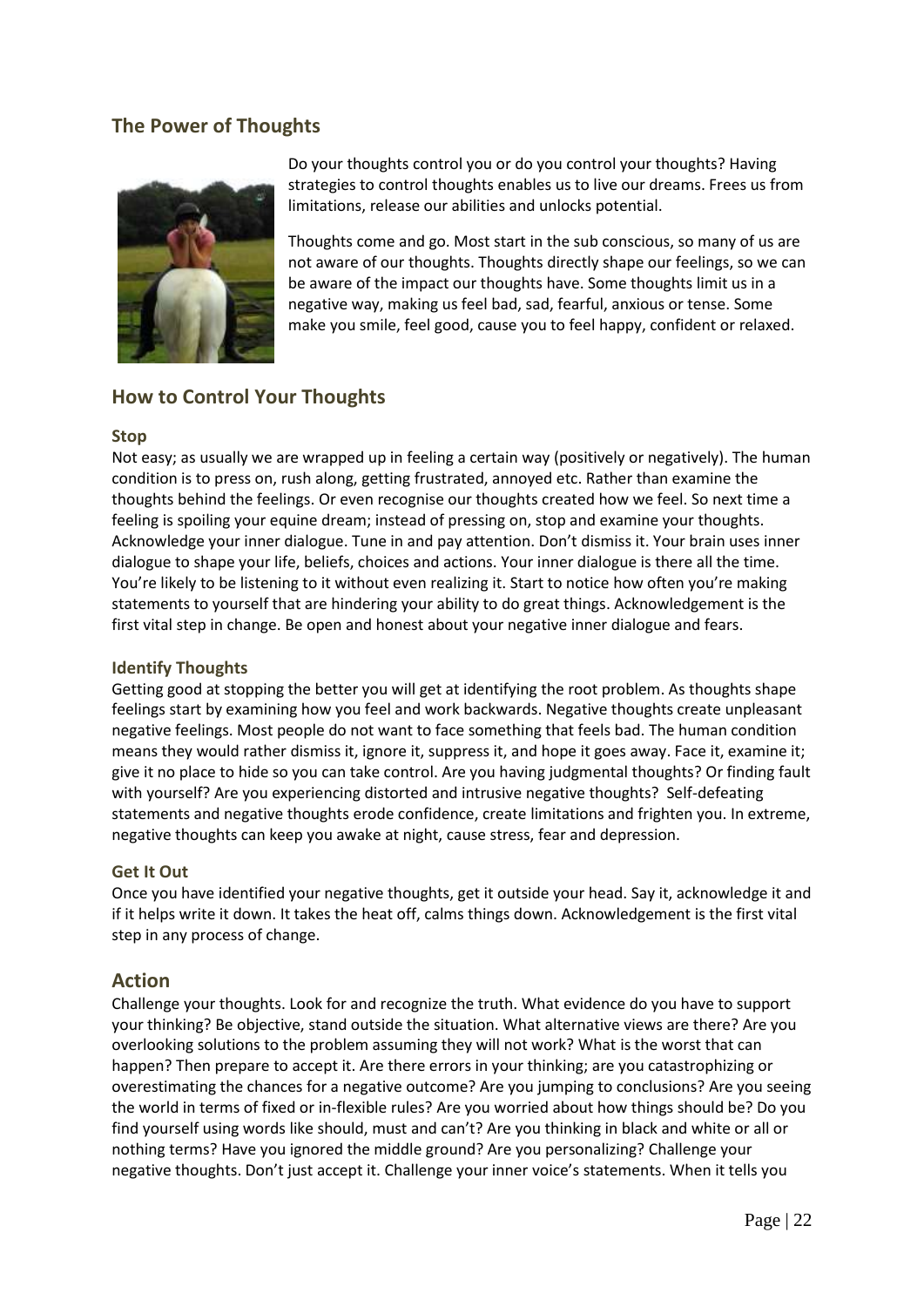that you're "not able" or "it is too difficult" or you're "not good enough" or you're "stupid", then challenge it. Don't just accept it is as truth.

What are the barriers to challenging these negative opinions?

- Low self-esteem
- **Embarrassment**
- Guilt
- Feeling in-effective
- Fear of failure
- Errors in thinking
- Irrational beliefs
- Fear of criticism
- Other people's expectations etc.

### **Quieten Your Mind**

When you have acknowledged and challenged your negative thoughts, you need to learn to quieten your mind. Dampen the negative thoughts so the positive thoughts can be heard. It is useful to actively practice relaxation or meditation, to free your mind. You need to make sure that the negative dialogue isn't anywhere near as loud as the positive dialogue.

### **Grow Positive Thoughts**

Now that your mind is not using precious time listening to the negative thoughts, it's time to get some positive thoughts coming your way. For example, when you hear yourself say that you can't do something, replace it with the fact that you can. Whatever your negative inner voice says to you, just replace it with the exact opposite wording.

### **Believe**

Chances are you've been having negative thoughts some time. So, changing the way you think is one thing, believing it is something completely different. To help yourself with this particular step remind yourself of your strengths. List all your and your horse's positive qualities. Remind yourself of all the things you like doing, enjoy and things that others have complimented you on. When you have lived with negative thoughts you may have missed compliments people have given you. Ask friends and loved ones to help you list your positive qualities. When a negative thought visits you can use this resource to prove it wrong and silence it.

### **Work in Progress**

Be the best person you can be at this moment in time. So, when a thought wants to point out something you did wrong or something that you are not yet exceptional in, you can quiet it by the fact that you are work in progress. Just because you're in the trial and error phase, doesn't mean that you're worthless. It just means that you're not where you want to be yet. Learning to no longer listen to the bad comments and put-downs and changing them to supportive and encouraging comments takes time and practice. Actively focus on coaching yourself to think supportive and encouraging thoughts in regard to your work in progress. But as long as you stay persistent, you will eventually learn to get rid of that negative voice that drains your confidence and replace it with a positive, uplifting voice that will build your confidence and unlock potential.

A final thought to ponder: Change the way you think about things and the things you look at change.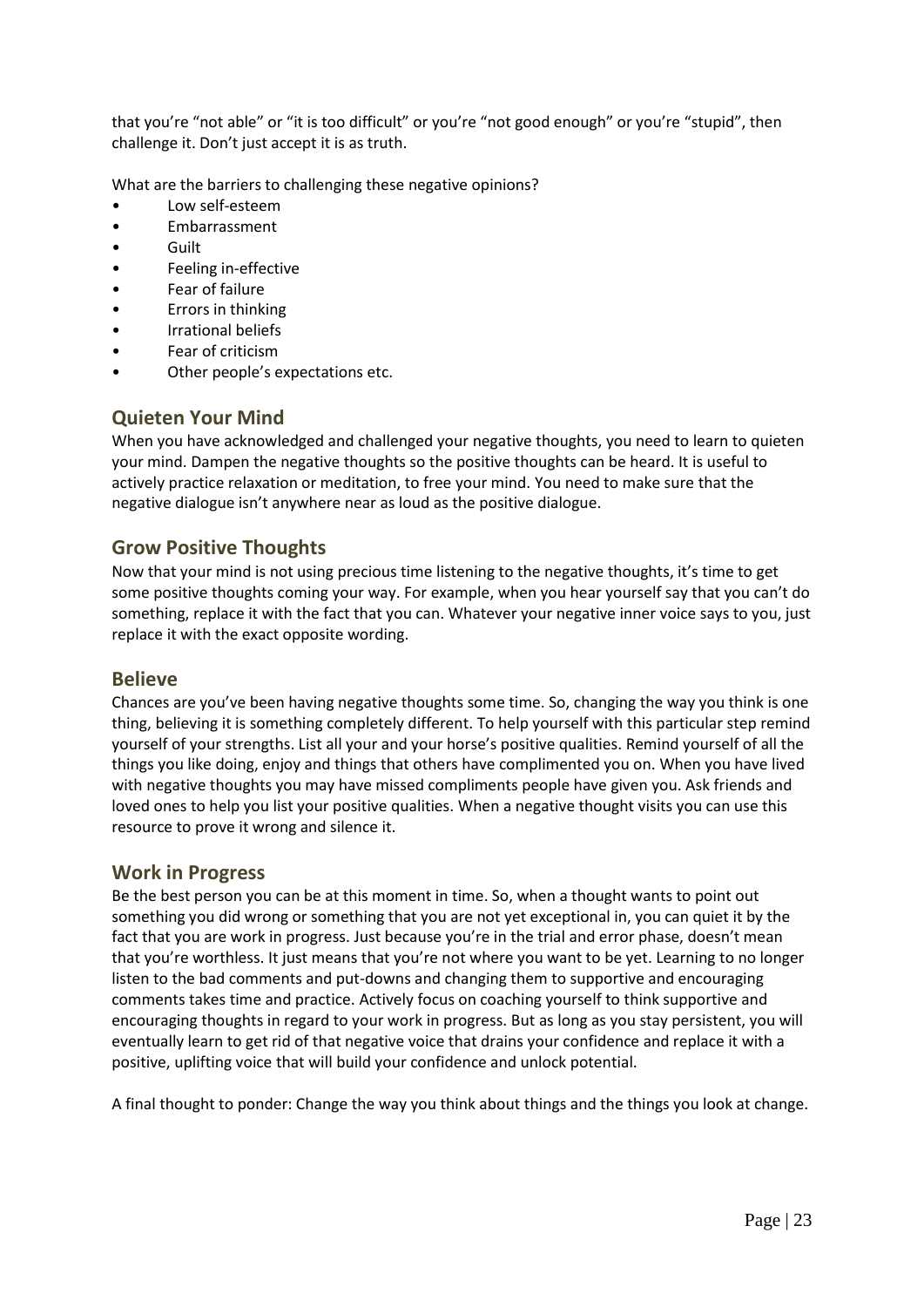# **An Exercise to Challenge Negative Inner Dialogue**



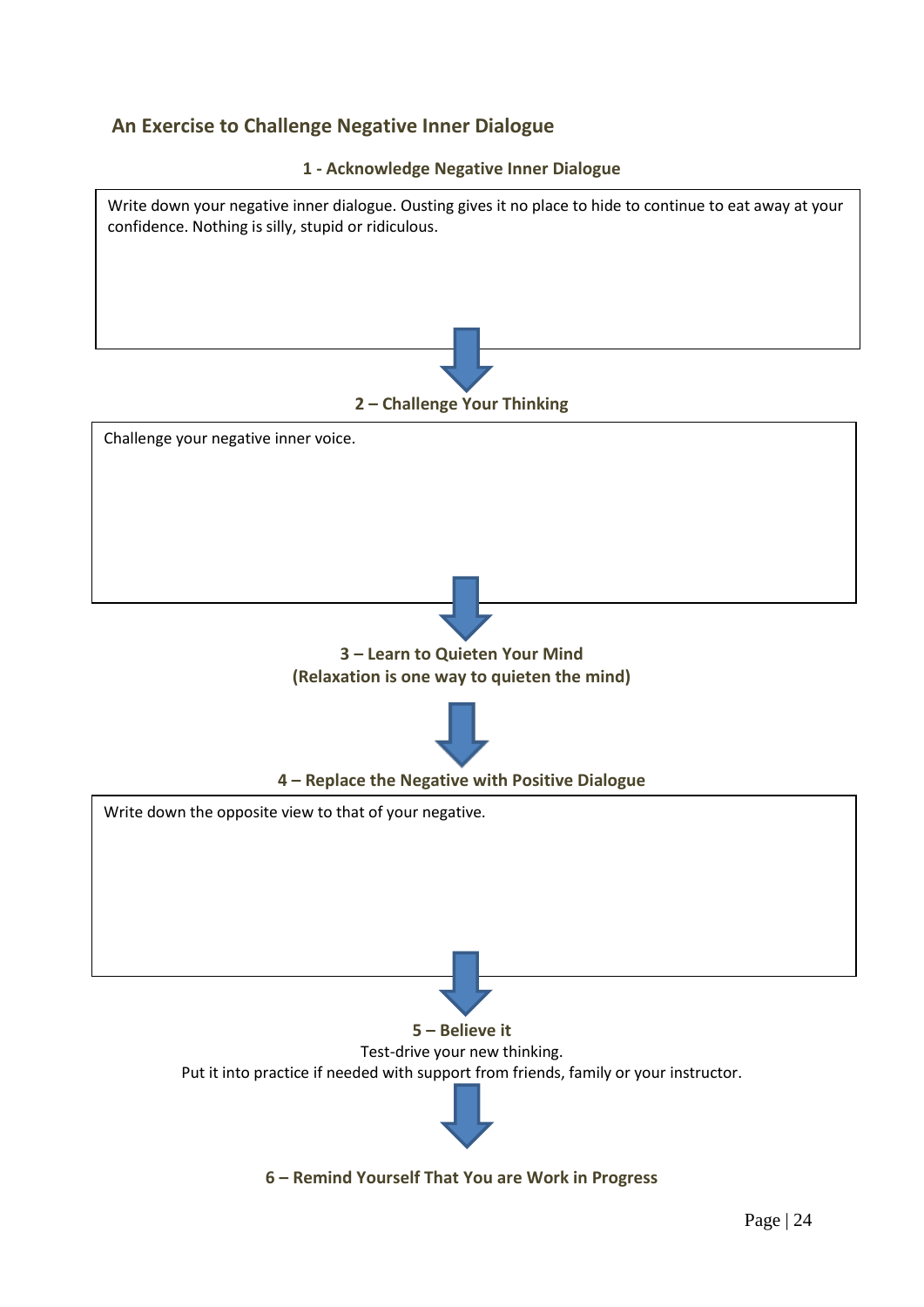# **Rhythmic Exercise Technique**

Running, horse riding, walking, cycling etc.… can relieve anxiety and stress when performed with relaxation in mind. You must be fully engaged in the present moment, focusing your mind on how your body feels right now. As you exercise, focus on the physicality of your body's movement and how your breathing complements that movement. If your mind wanders to other thoughts, gently return to focusing on your breathing and movement.

**Why this is good for horsemanship:** A great one to do in the saddle it unlocks levels of refinement in horsemanship. As you can connect with your horse, how it's body moves, it's foot fall, it's energy, and emotional state of mind. You can learn to move as one. With groundwork your horse will tap into rhythm, you can influence your horse's rhythm with your own. Horses are hard wired to read rhythm and will love to take direction from very subtle rhythmic changes. Learning to use rhythm in relaxing with your horse adds a whole new dimension to your horsemanship.

#### **How to:**

- Let's pick walking. You can do this easily and once mastered have a go with your horse in hand.
- Start with your breathing exercise.
- Then focus on each step.
- The physical sensations of your feet touching the ground and how your body moves.
- Notice the rhythm of your breathing while moving.
- Relaxed people and horses walked relaxed. They mosey along. Tense horses and people hurry along. Can you walk like you are 92?
- Get into a relaxed rhythm. The pace you move at has a direct relationship with the way you feel. Slow down your movements and you will feel more relaxed.
- Enjoy the feeling of the wind against your face, if you're lucky the sun on your back.
- Notice the beautiful sounds of birds, wind in the trees etc.



Remember being relaxed is the polar opposite to being anxious, tense, fearful or worried. The key to success here is to make relaxation techniques a part of your life and valuing relaxation. The best way to start and maintain a relaxation practice is to incorporate it into your daily routine. Between work, family, school, and other commitments, though, it can be tough for many people to find the time. Fortunately, many of the techniques can be practiced while you're doing other things. I haven't covered every technique so there are lots more you can try.

### **Keep a Journal.**

With anxiety the road out can be rocky. It will have some great highs and lows. What matters is the total distance you have travelled. The act of writing allows you to vent and take what causes the anxiety outside of you. You also have to concentrate at the same time, so it is a great distraction. Remind yourself to record in your journal even the smallest success. Most people when they suffer anxiety will focus on the one thing that went wrong and made them feel anxious and not the positives. Plus when you have travelled some way you can reflect back on how far you have come. It is a great confidence boost and will help you with building self-esteem.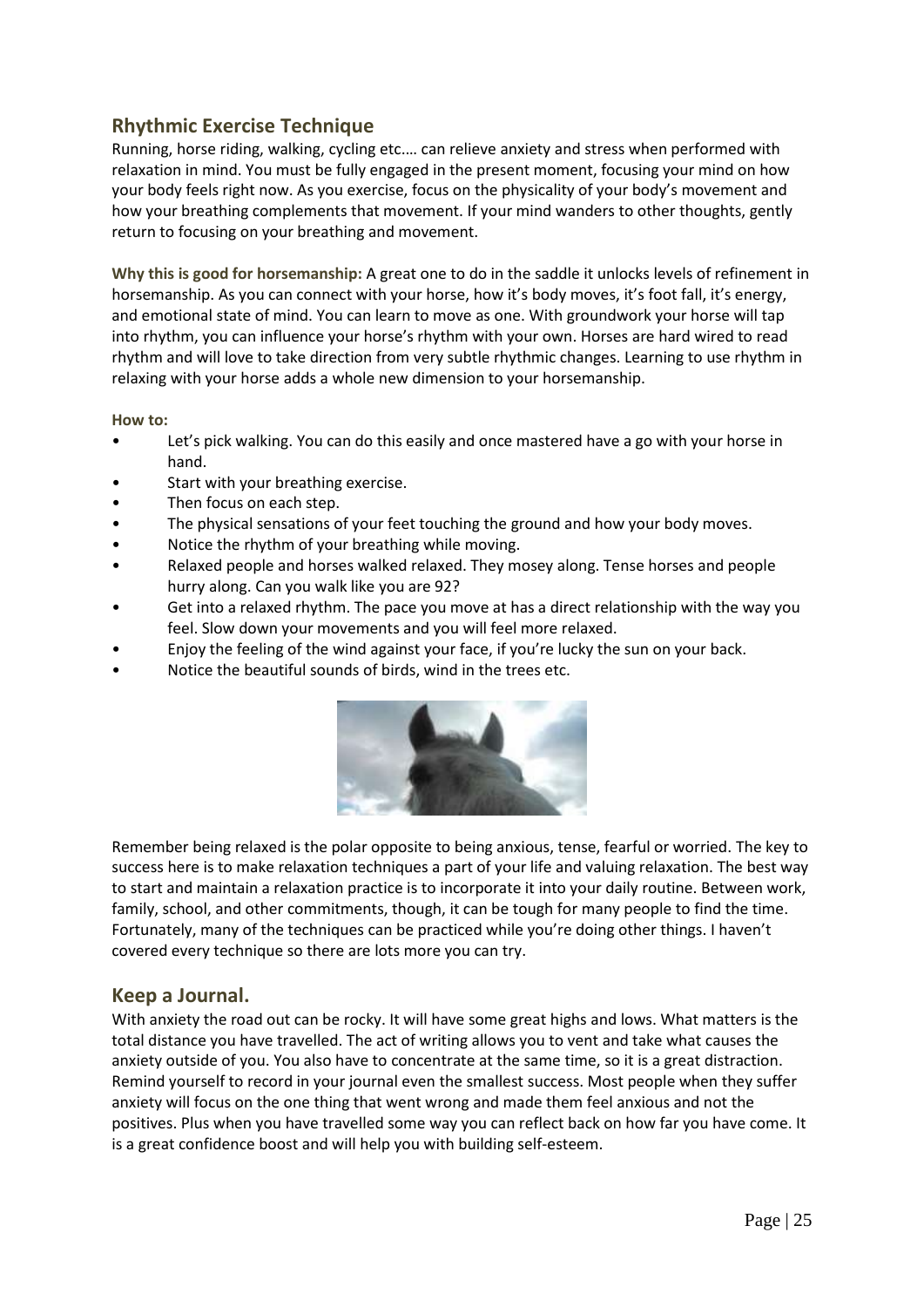# **What is Low Self-Esteem?**

Anxious people tend to lack confidence and often have low self-esteem. Self-esteem is:-

- The overall opinion we hold of ourselves.
- How we judge ourselves.
- The value we place on ourselves.
- Core ideas we hold about what type of person we think we are.
- The beliefs we hold about ourselves.
- Our self-worth.

We often think these are facts, statements of truths about ourselves. However they are likely to be only opinions. They are conclusions you have arrived at based upon life experiences. So if you have had a life that on the whole provided you with positive experiences your beliefs about yourself are likely to be positive. If your life experiences have been negative then it is likely your beliefs about yourself will be negative. To break out of the cycle of low self-esteem you firstly need to become aware of the cycle and then you can take steps to break free.



To break free from a cycle of low self-esteem you can start at any point on the cycle. For example you could choose to start with the negative self-evaluation, and focus on the positive things about you. Examine what you are good at. Look at what you and your horse have achieved and the things you have done that you are proud of. Or you could choose the loss of confidence and evaluate what happened in an objective and positive way. Often it is helpful to get professional advice at this stage. This then gives you the opportunity to see this in a positive light and as a learning opportunity for you and your horse. Or you could open yourself up to new experiences and challenges so tackling self-protection and negative consequences. Or you could examine your negative beliefs and challenge your thinking and replace these negative thoughts with positive statements.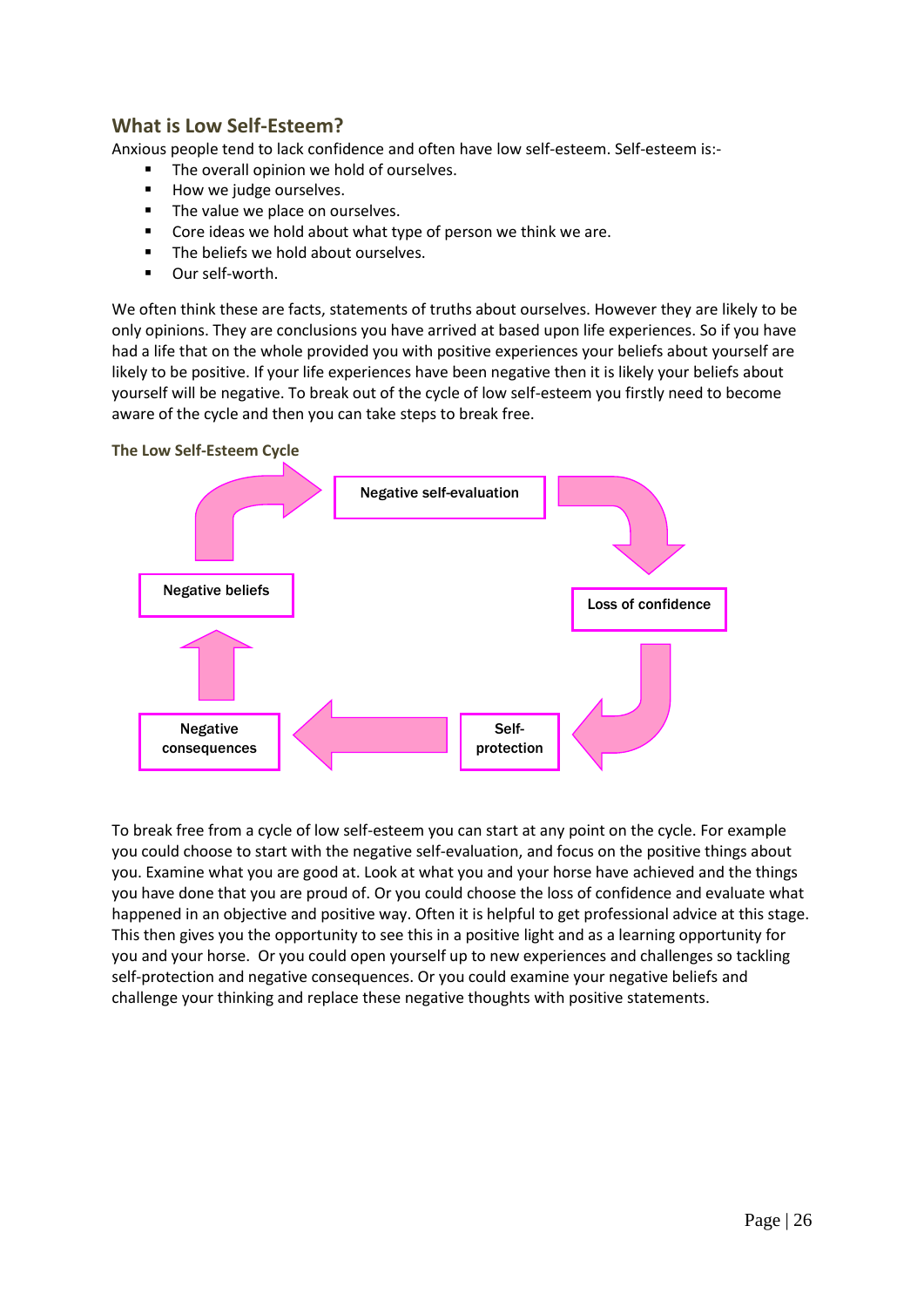#### **Positive Cycle of Self-Esteem**



## **The Perfection Stick**

There is great merit in practice to refine our skills, but don't confuse this with chasing perfection. It is fine to aim for the stars and to recognise by doing this you will achieve great heights but targeting perfection can be unrealistic. It can set you up to fail, cause anxiety and erode confidence. I meet people who regularly beat themselves with the perfection stick. They feel they are letting their horse down by not being perfect. Remind yourself all any of us can offer is our best, to strive to improve our best and that refining our skills is a journey not a destination. Recognise too that this is all your horse can offer too. Yes you and your horse will make mistakes and at times let each other down. These mistakes are part of the learning journey. Give yourself and your horse permission to make mistakes and you will enrich your learning.

# **Chasing Moonbeams and Spiky Profiles**

When you learn something new and you feel what you have learnt with your horse really work and things come together it can be like stepping into a pool of enlightenment. It can be fleeting or last some time. It is similar to stepping into a small bright shaft of magical moonlight, you get the feeling, you see things clearly and as they should be. Then it melts away much to your frustration and you are back to your old way of doing things. Then it is so easy to get anxious. Have you ever felt this?

If you have felt this you may understand how easy it is to get trapped into chasing moonbeams. The more you try to recreate the end result, the enlightenment the more it is impossible to find. This is because you focus on the end result and not the journey that enabled you to discover this new understanding / knowledge. Stop chasing the moonbeam and focus on the process that enabled you to arrive to your new learning. Then you will notice those small moonbeams become bigger and what you have newly learnt gets easier and then the normal way to do things.

Exercise - Next time the frustration and anxiety of chasing the moonbeam of the newly learnt skill creeps in ask yourself are you chasing the end result? If so stop and focus your energy to refine the process that enabled you to arrive into the light.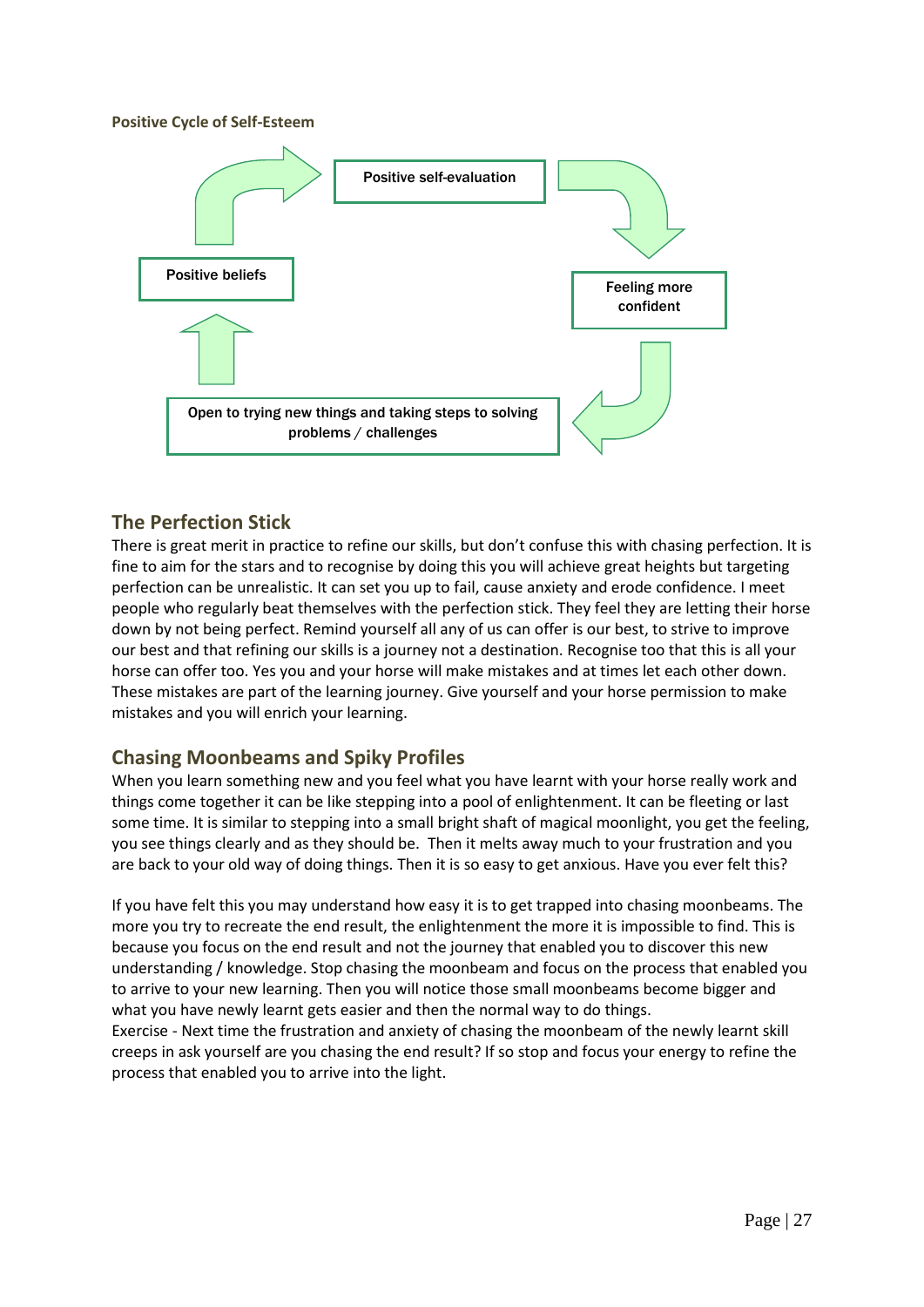# **Spiky Profile**

Learning for humans and horses very rarely follows a smooth up-ward curve. You will find you and your horse will have good days and bad days. Sometimes you will feel your progress slip away. It can feel like you take two steps forward and one back. With working your way out of anxiety you could easily give up if you didn't make peace with a spiky profile. A spiky profile is very normal. To help you stay positive at times like this it is best to focus on the total distance travelled; hence the suggestion of keeping a journal.

With a spiky profile, the downward dips are an indication that you should focus on your previous learning to consolidate this. Maybe it is the horse and or the rider that needs more time to embed this learning and build confidence. So be prepared to go back and look at the stages that you and your horse have found easy before working on the area that caused the downward dip. By consolidating this you will have a stronger base to build further success in tackling the next step in banishing anxiety. So it is time very well spent.



A chart of a spiky profile

### **Avoidance and Evasion**

Avoidance and evasion are part of the cycle in anxiety within horse or human. Both will try to avoid or evade situations that make us feel confused or anxious or fearful or stressed, it is a natural response. Many clients I work with will have very well established patterns of avoidance and evasion. Here are a few examples I see in humans: Most common is the last minute cancelling of a session, the anxiety gets too much so they cancel. Only wanting to work on stuff they feel safe with, the anxiety stops them from wanting to grow their world. A reluctance to look at the root cause, it is too uncomfortable so they would rather ignore it and hope it goes away. Handing the horse over to other people to work with, that is 50% of the partnership that gets the help. The what ifs and negative inner dialogue, that are then supported with excuses as to why not to give something a try. I know this is down to how the person is feeling. Anxiety has the potential to stop you in your tracks, preventing you from even having a go, doing things you used to find enjoyable, rewarding and fun.

Exercise – What avoidance or evasion behaviours do you have? What are the triggers? How do you feel being placed in situations that make you want to avoid or evade? How does it affect your anxiety and confidence?

Sadly for horses this avoidance and evasion is often labelled as being naughty. To help you think about this from a different view point ponder this: You are invited to do something that triggers your anxiety. You politely decline the invitation as you feel anxiety and your lack of confidence grab hold. However how would you feel if the person who invited you put pressure on you to comply with their wishes? They labelled you as being difficult or naughty. They may even think shouting and hitting you would help to encourage you. Does this sound a familiar story for horses?

As a lack of confidence in horse and human can be fuelled by low self-esteem, stress, fear, anxiety etc. it is important to understand the nature of lack confidence before you can deal with the individual's avoidance / evasion with the most appropriate method. As an instructor I see many horses that are labelled as naughty as the avoidance and evasion have become deep rooted. The behaviour may well have started as a genuine reaction to a situation in which the horse sees his actions as appropriate and logical, to the rider or handler the reaction is seen as inappropriate. Again it is the issue of we live in different realities and to understand our horse we need to develop and apply equine compassion. Without this understanding the horse becomes labelled as naughty. And the label of naughty can lead to the inappropriate use of punishment.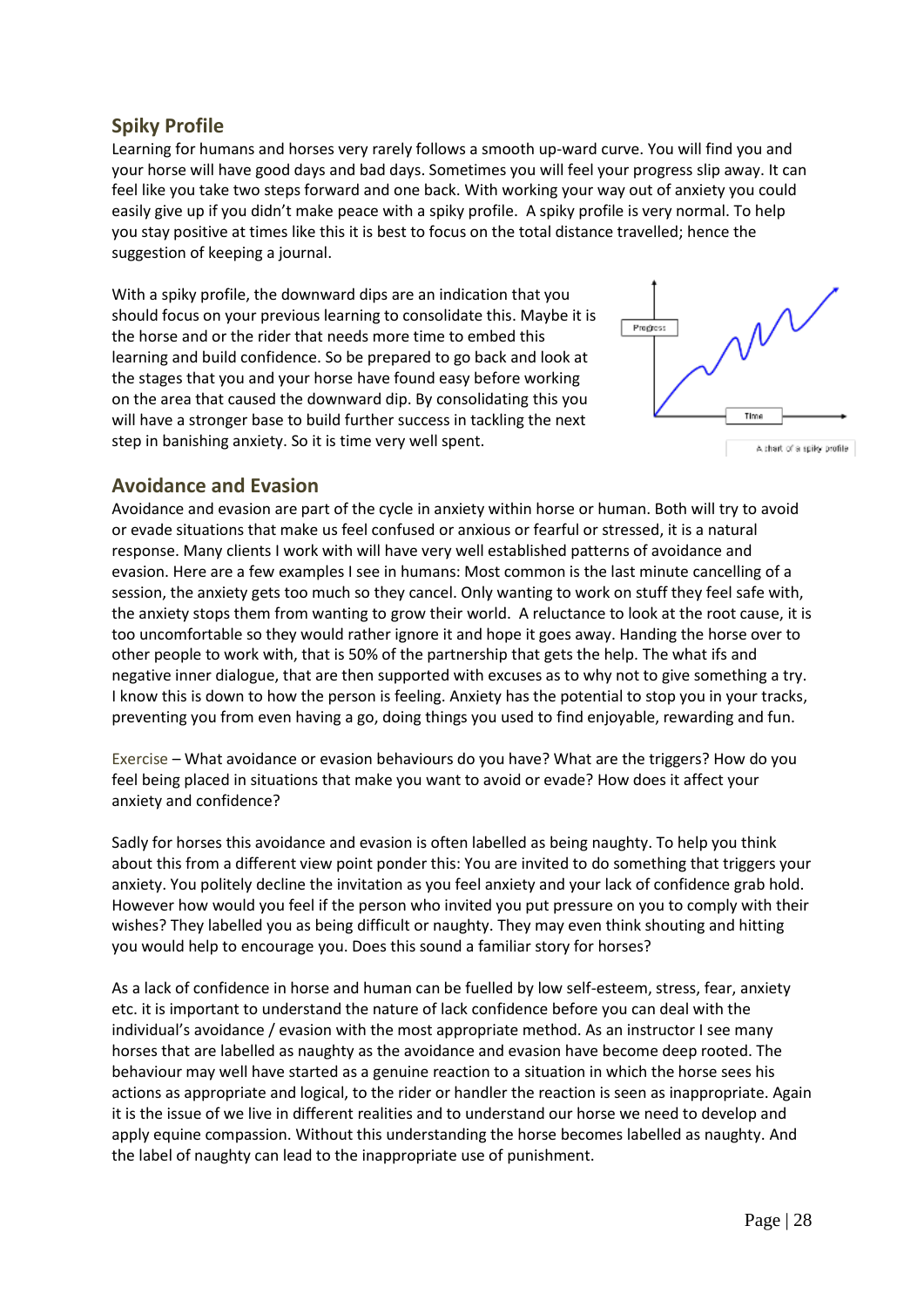With horses the more punishment and pressure applied the more resistant the horse can become. When this happens over a period of time the horse may well have a distant memory of the trigger of the behaviour and it will have now been replaced with an ongoing battle with the human. So the next time your horse avoids or evades a request with behaviour you could call naughty, ask yourself why is your horse behaving like this? It is our job to help our horse comply by using appropriate training methods that are based upon equine compassion, fairness and an understanding of our horse's confidence issues.

**Exercise –** What avoidance or evasion behaviours does your horse exhibit? What do you think triggers the behaviour? How do you think he / she feels being placed in situations that make him / her want to avoid or evade? How do you think it affect his / her confidence?

From doing this exercise you may well have a list of questions that you are now ready to look for answers to solving the avoidance or evasion.

### **Talking it through**

Anxiety likes to hide in the dark, bringing it out into the light gives it nowhere to hide. Anxiety can make you feel isolated, however you are not alone. Anxiety is common. It may feel difficult to talk about your anxiety, but do. It can be very helpful to discuss with family or friends or someone who has had a similar experience. As a horsemanship practitioner when I am helping someone with anxiety it is essential that my client shares with me what is causing their anxiety and how they feel. A client sharing with me not only helps them to off load and cope, but it gives me the insight on how best to support that individual.

Horses talk to us; the skill here is to earn their language. This is horsemanship. Horses telegraph in with us if we are receptive to listening. I wrote an article Telegraphing In for Horsemanship Magazine exploring this topic. This article was inspired by my friend Norma. Her beautiful little horse Tsar is very expressive. Norma has learnt to read Tsar's intent, emotions and energy and described this to me as "Tsar telegraphs in to her". I find myself using this phrase often as I couldn't have put it any better myself. Norma can now read Tsar's intent, emotion and energy and recognises how this shapes her conversations with him. She learning what is appropriate to telegraph back. It was a revelation to her that Tsar could read her intent, emotions and energy way before any physical aid was applied. Her physical aids got softer, lighter and given practice were not needed.

To me horsemanship is open honest dialogue. For many people their first experiences with horses are mechanical, learning the basics of position, balance, the aids, to ride using monologue, telling and directing the horse. It's vital to also learn about listening to understand with compassion and empathy and being appropriate. We can recognize equine feelings and opinions. Horses provide us with very useful feedback. Positive feedback we know we're on the right track. Negative feedback gives us the golden opportunity to change our approach and develop our horsemanship. The horse makes up 50% of the dialogue and if we seek a true partnership the horse's opinion is the only one that matters. The magical connection people seek with their horse is about using open honest dialogue to reach a mutually agreed partnership that strives for harmony and refinement in activities both horse and rider find fun, enjoyable and rewarding.

I teach people its first intent, flavoured with emotion, then energy, followed by body language then if required a soft physical aid. Intent is what we plan to do and how we feel. For example we may think about asking our horse to walk on, and feel any number of emotions, anxiety, fear, confidence, passive, assertive, happy, calm, tense, joyful, serious etc.…. Horses pick up on our feelings and emotions very quickly. They find human extremes of emotion difficult and can reflect your inner issues right back at you. If we are focusing on helping a troubled horse, or positive progressive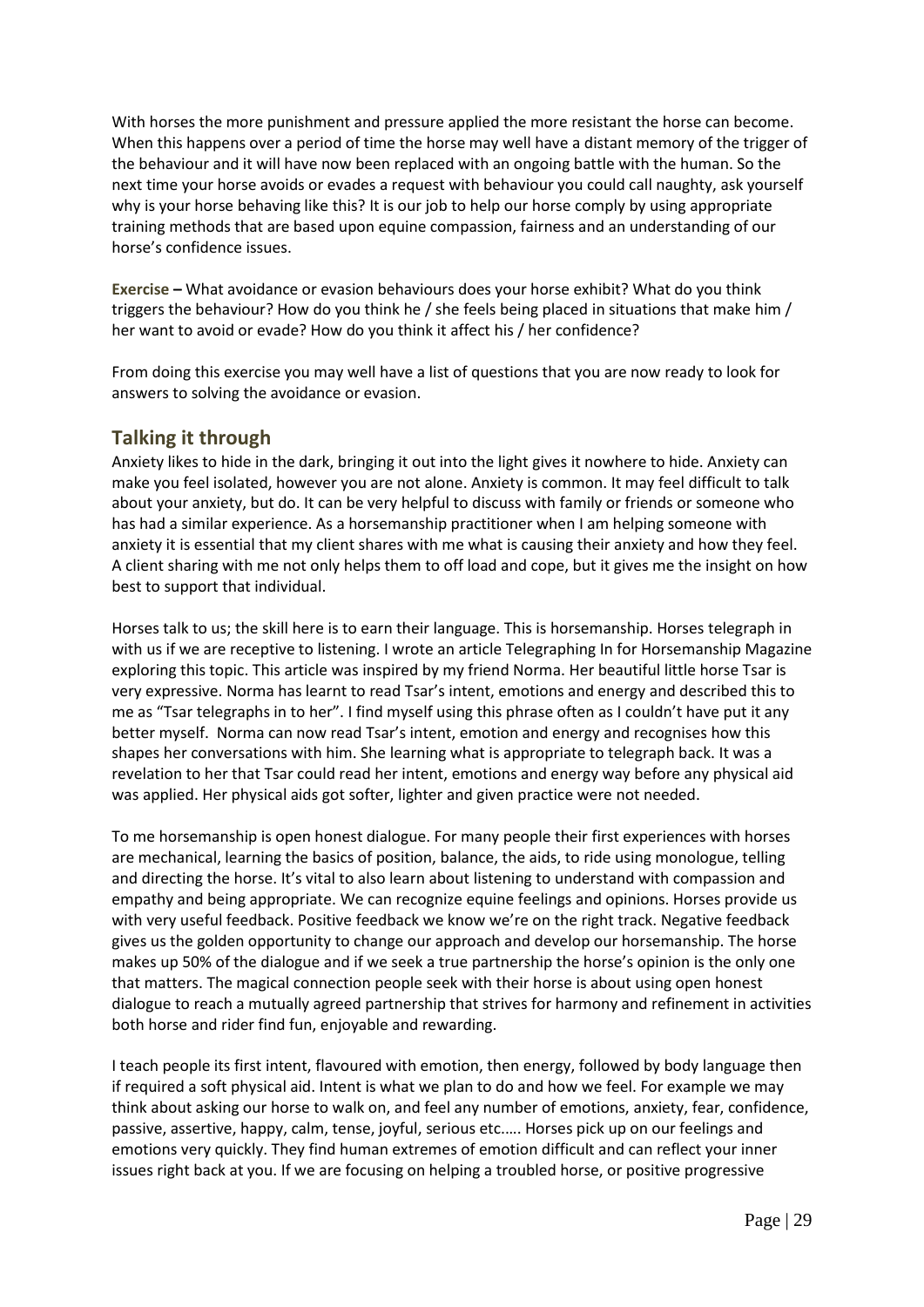training, and building a partnership with our horse it is our responsibility to turn up balanced emotionally, spiritually and mentally. I do not mean being false or wearing a mask. You can't fool your horse, they will know, they are astute. They will look for any sign of incongruence in you and it will rattle them. I am saying deal with your own root cause of your issues. That is your true responsibility to yourself and your horse. Centred emotional balanced energy enables us to see what our horse is struggling with, to read and understand your horse's communication. Once a horse knows you will listen and take on board their feelings and opinions you're more likely to be able to help your horse. Everyone likes to be valued, listened to, heard and understood. Horses have emotional needs; seek spiritual harmony and mental safety. During the early days of owning my horse Merlot, he taught me about being emotionally balanced in order to help him. His troubled abusive past at the hands of his previous owner left him with huge issues and considerable emotional baggage. To off load this he needed to be listened to, understood, empathy offered and allowed to work through them supported in a safe partnership.

This is not a one way street. Horses can be the best therapy. Many horses help their humans work through their life issues. They are like a mirror reflecting right back at their human the very issues they need to work on from within. They say when the student is ready the teacher will arrive. Teachers come in all shapes and sizes; some have two legs, some four. Sometimes your horse may be the only one who can take you on the journey to banish anxiety by teaching you how to be calm, confident and assertive.

## **Equine Separation Anxiety**

Horses are herd animals and will often experience anxiety when separated from their herd. As a species horses are social creatures that form pair bonds and relationships within the herd that have social dependency in finding comfort and safety in numbers. It is inevitable that at some point during horse ownership you will see equines suffering separation anxiety to some degree or another. There are steps you can take to try to keep separation stress to a minimum. How horses are housed and managed should be mindful of the need for equines to have company of their own kind. When helping a herd bound horse it is essential you invest time in bonding with your horse. Alongside a slow and steady approach to gradually help the horse feel safe in an environment separated from his herd. In extreme cases I have done the training to start with in a herd situation. One horse I took her pair bond with me for several weeks until she was comfortable working with me. Then I gradually separated her from her pair bond for short positive reinforcement training sessions. When helping a horse to settle on its' own make the environment one your horse enjoys spending time in. So have a supply of sweet hay for him to munch on. A stable mirror can help too. You may like to consider essential oils for their calming properties. A calming supplement may help there are plenty on the market that are designed to help. There are even appeasement pheromones available you can use for horses, such as Confidence EQ.

# **Health Issues and Nutrient Deficiencies that Can Cause or Worsen Anxiety**

A healthy diet for human and horse is essential for physical and emotional wellbeing. However modern lifestyles and pressures often make us deficient in certain vitamins and minerals. Speaking from experience of being diagnosed with many years ago thyroid problems and last year vitamin d deficiency I can vouch these can impact us physically and mentally. Therefore I strongly urge you to have health checks undertaken as anxiety can often be a symptom of an underlying condition or a vitamin or mineral deficiency. As you can't treat a nutrient deficiency or underlying health condition with cognitive behavioural techniques or horsemanship or drugs prescribed for anxiety.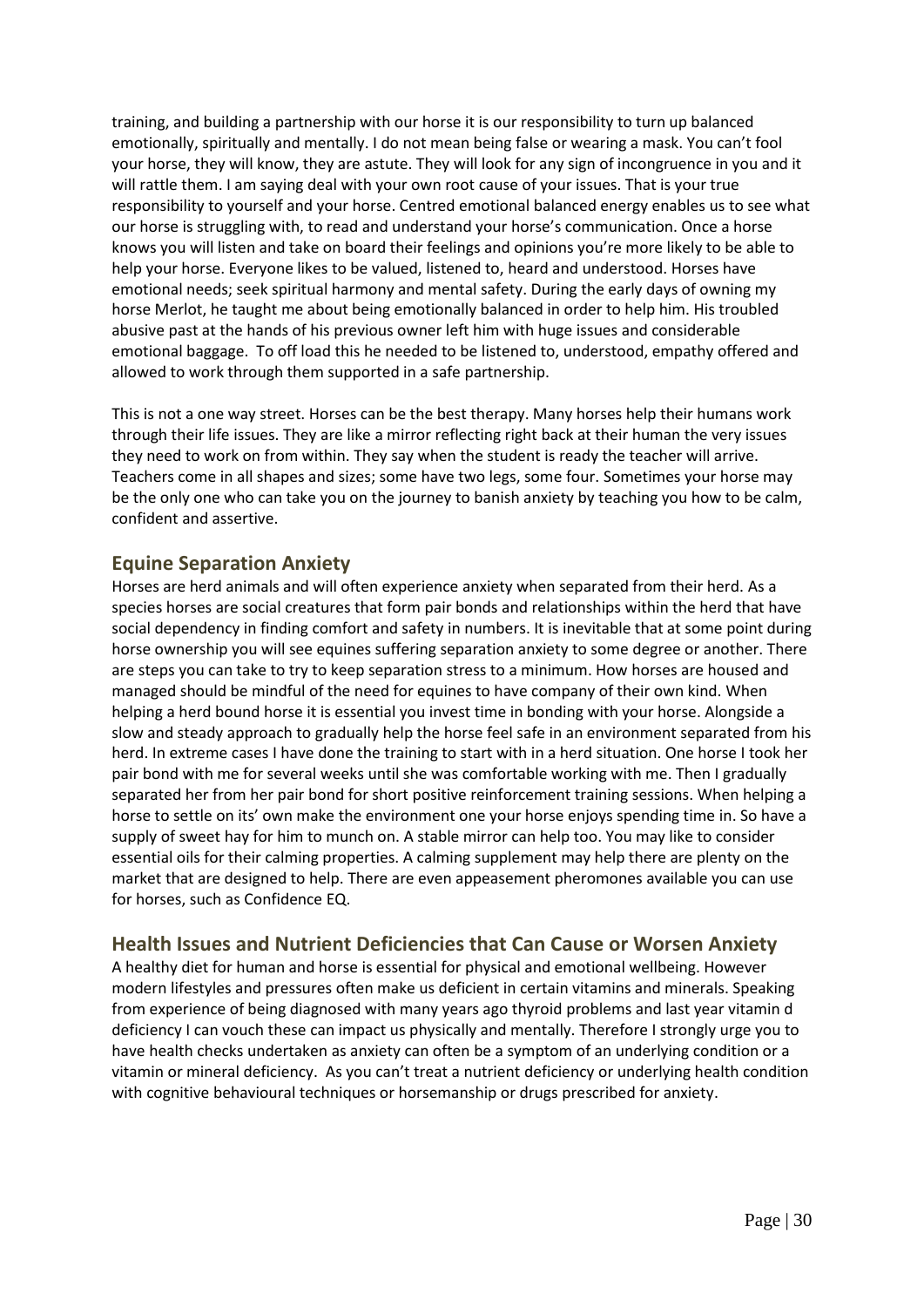# **Calm Assertiveness in Horsemanship**

**My definition of assertiveness in relation to horsemanship:** 



Assertive behaviour is about calmly, confidently communicating your message using the language of the herd. This is without aggressively disregarding or threatening the rights of the horse. It is not about dominance or not considering the horse. It is not submissively permitting the horse to ignore your conversation. It is a state of mind, how we feel and how we act. Being assertive involves taking into consideration both your own rights, wishes, wants, needs and desires, as well as those of the horse.

Assertiveness means listening to your horse, taking in their opinion, views, wishes and feelings, in order that both parties act appropriately. Assertiveness is about listening, understanding and honest open dialogue. It is learning to see eye to eye, treating your horse as a partner. Assertiveness is about being flexible and willing to compromise. There are times you should choose to be passive and times it is essential we are assertive. There is a scale of passive to assertive it is like fine tuning what you need at any given moment.

Watch how horses use assertiveness in their communication. Often a horse is chosen by others in the herd as one they take direction from. This horse's behaviour is characterized by calm confident clear statements without using aggressive behaviour. A harmonious herd has a calm assertive horse that others like to spend time with. Watch closely and the horse that is aggressive and dominates others in the herd is not the one the herd look to for guidance and reassurance. We should aspire to using a calm assertive approach with our horses.

**Aggression:** In its broadest sense is behaviour that is forceful, hostile or attacking. It is an intention to cause harm or an act intended to increase relative social dominance. Aggression can take a variety of forms and can be physical or be communicated verbally or non-verbally. Aggressive people do not respect the personal boundaries of others (human or equine) and thus are liable to harm others while trying to influence them. Aggressive behaviour is based on winning. Who the heck sees a relationship with their horse as one winning or losing? In my opinion this is a terrible path to go down. Aggression is taking what you want regardless, and you don't usually ask. Aggression is a natural behaviour in horses and can involve bodily contact such as biting, kicking or pushing, but most conflicts are settled by threat displays, body language gestures and intimidation that cause no physical harm. Horses may use aggression to help secure territory, including resources such as food and water. Aggression between males often occurs to secure mating opportunities. Aggression may also occur for self-protection or to protect offspring. As attack is the best form of defence.

We have several behavioural drivers we can apply, passive, assertive, aggressive or manipulative. So to help you see the picture more fully, what are passive and manipulative behaviours?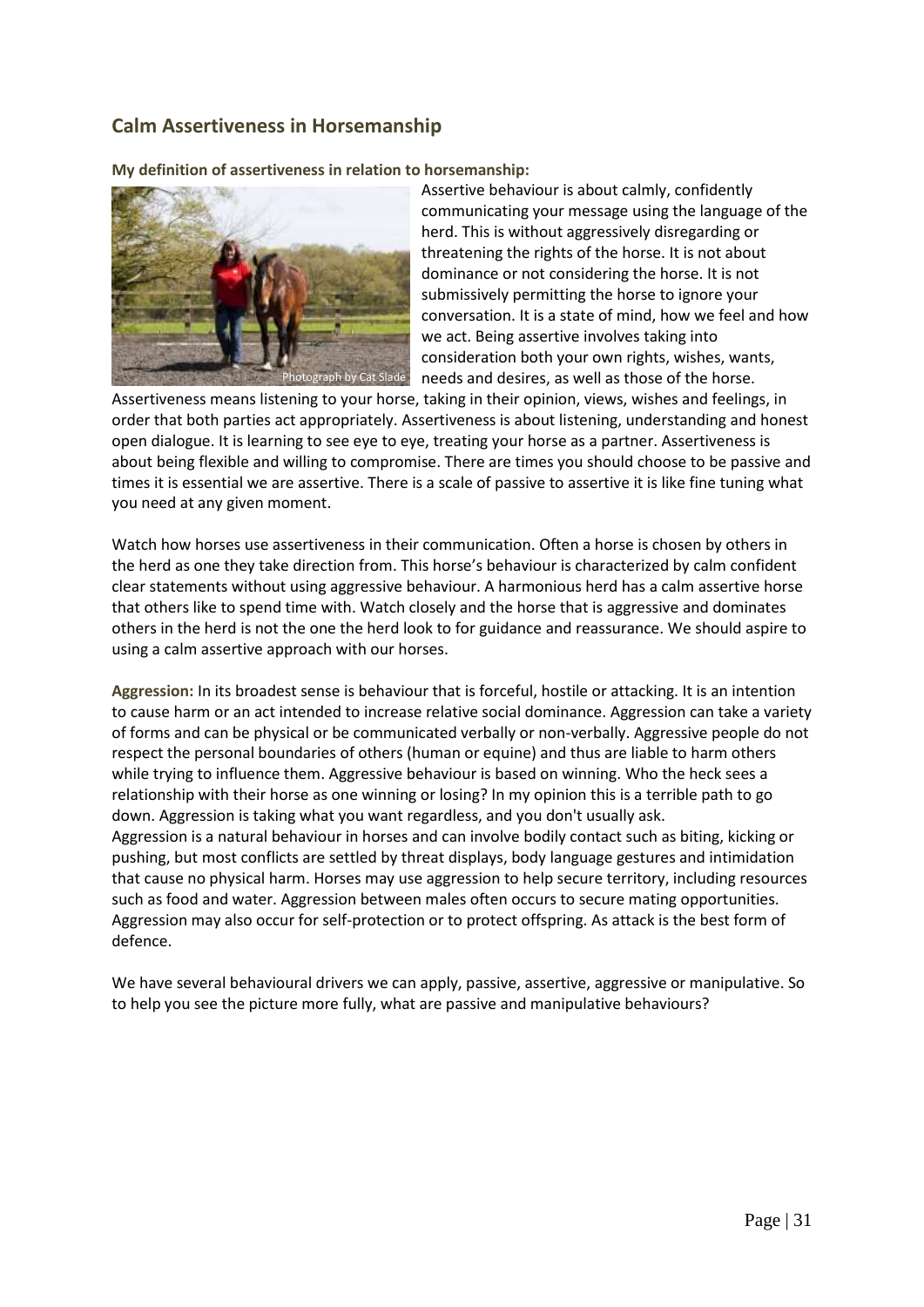**Passive Behaviour:** Passive people tend to comply with the wishes of others at the expense of their rights and self-confidence. Many people adopt a passive response because they worry they will be disliked or will upset others (humans or their equine friends). They place greater weight on the rights, wishes and feelings of others. Being passive they had over decision making and responsibility. Horses find comfort and safety by knowing you are the reliable, consistent and will be the one they can look to for guidance and reassurance. So by you being passive your horse will have to step up and make the decisions. Fine if your horse is confident and makes choices you agree with. There will be times your horse will lack confidence, feel fearful, anxious, etc…and look for guidance. At these times being passive will not help your horse. Without a trusted, calm assertive partner the horse will revert to instinctive behaviours, flight, fight, freeze, etc… Passive people have trouble in saying no and setting boundaries. If you own a very respectful and well educated horse being passive may not cause you many concerns. However with young horses, poorly educated horses, horses with negative past experiences, dominate horses, high spirited horses etc…you will have a problem if you are passive. Passive behaviour is often linked to poor self-confidence and self-esteem. In the herd horses use passive behaviours, you will observe this in many situations. It enables harmony. This is why being passive is an essential skill to learn with horses as there will be times you need to be passive.

**Manipulative Behaviour:** You will come across manipulative behaviour much more with humans than horses. In humans manipulative behaviour is about hidden agendas or motives. It is often very subtle and may be easily overlooked, buried under feelings of obligation, love, or habit. It is often controlling in nature and intent. In horses manipulative is very rare in the wild. However the behaviour can be learnt. For example the horse can learn to manipulate its' human. A horse can train and manipulate its' human. Many horses I get called out with behavioural problems have effectively trained their human and manipulated the relationship to their advantage. This is because the horse lacks a respected, trusted, calm assertive partner. I also see humans trying to control their horse by using manipulative behaviours. In terms of the language of the herd and desirable human behaviour using manipulative behaviour is not healthy in any relationship.

In horsemanship I do not see it as a question of dominance and submission. In horsemanship any interaction is always a two-way process and therefore your reactions may differ, depending upon your relationship with the horse. You may find that you need to respond passively or assertively when you are communicating in different situations.

**Assertiveness helps us to:**

- Control our anxiety…as anxiety and assertiveness are polar opposites
- Build confidence and self-esteem
- Create clear boundaries
- Increase awareness of personal rights and rights of others
- Be appropriate, as you will know the difference between passive, assertive, aggressive and manipulative behaviours.

Most of us women are not raised to be assertive. Many struggle to know what assertiveness means, what it feels like, sounds like and looks like. Assertiveness is a skill you can learn. It is about learning both verbal and non-verbal assertiveness skills within our own language and species. As well as understanding assertiveness in terms of the language of the herd.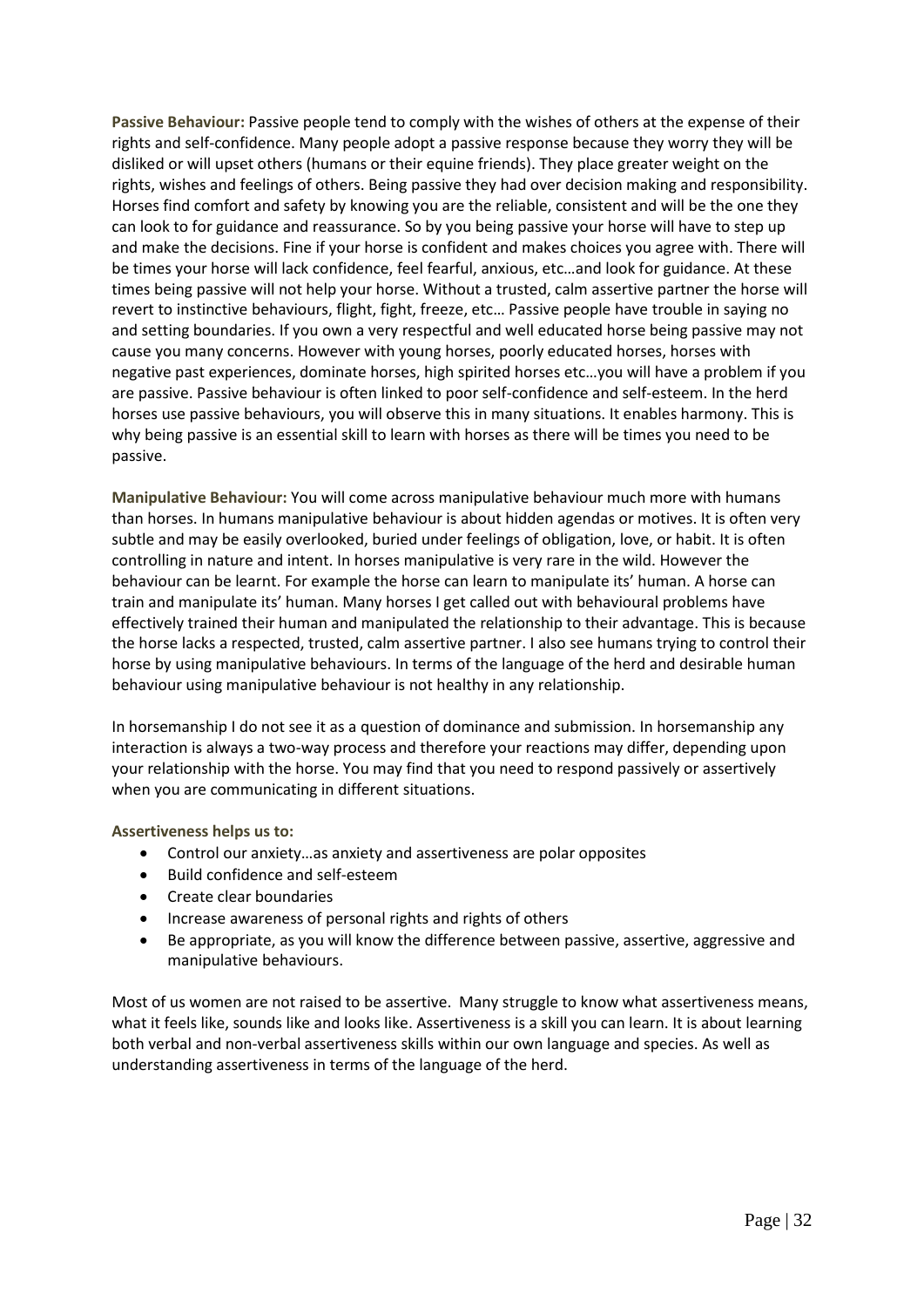**Assertive behaviour in horsemanship includes:**

- Being open in expressing wishes, thoughts and feelings and encouraging your horse to do likewise.
- Listening to the views of your horse and responding appropriately, whether in agreement with these views or not.
- Accepting responsibilities and being able to delegate responsibilities to your horse.
- Regularly expressing appreciation of what your horse have done or are doing.
- Being able to admit to mistakes, it is part of learning, apologise and move on.
- Maintaining self-control.
- Behaving as an equal with your horse.
- Putting the relationship first.

Assertiveness is a communication style and strategy. It is about how you deal with and view personal boundaries, your own and those of your horse. In horsemanship being a calm assertive partner is about setting clear boundaries using the language of the herd. This is along with being able to say no to your horse without feeling guilty. A small inner voice may know what is going on with your horse is about you setting boundaries and saying no, but because you lack assertiveness you find it impossible to put it into practice. It is often hard for people to say no to the ones they love, this includes their horse. Remember it's not your horse you are rejecting, or not loving your horse. Being a calm assertive partner to your horse you will have acceptance and love in your heart. It's about saying no to a behaviour and setting relationship boundaries; you are not rejecting your horse.

A calm assertive partner is open to criticism from their horse. As horsemanship is open dialogue. Learn from what your horse tells you. Natural horsemanship gives you the skills to understand your horse's communication. Many people are paralysed my perfection. You will make mistakes, so will your horse. When you get it wrong, listen to the criticism from your horse and view it as an opportunity to grow. Some people I go out to, are out their depth and don't understand the criticism from their horse. Getting help, practical advice helps with how to do things differently. Think about your horse as a resource in helping you to develop.

A calm assertive partner builds confidence in their horse. Giving your horse positive feedback, target and reward with positive reinforcement the things you liked / wanted. Help your horse to learn new skills, or change behaviours. Focus more on the positives and be generous with praise. Be clear and direct in your communication with your horse. There are assertiveness techniques you can use with your horse. Here are a few examples.

**The Broken Record -** This is one of calm persistence of repeating the same horsemanship message again and again to your horse, without becoming angry or irritated. Consistently and calmly repeat the request, do not up your energy or engage in argument. Stay calm, clear and keep the message simple. You are able to compromise using the broken record technique. For example the smallest try for what you are looking for can be rewarded lavishly. Often the smallest try will be the first step in happily achieving the outcome you are looking for.

**Fogging -** is a useful technique when dealing with horses that are upset, angry or aggressive. Rather than arguing back, fogging is about giving a minimal, calm response. It's about letting the horse express himself. We remain centred and calm, not arguing or being defensive or agreeing with the horse. You allow the horse to throw his arguments into a wall of fog that they cannot bounce back from. By not providing confrontation often it enables the horse to cease the behaviour and calm down. Then you are best able to look for the truth in the situation and suggest to the horse an appropriate direction to take.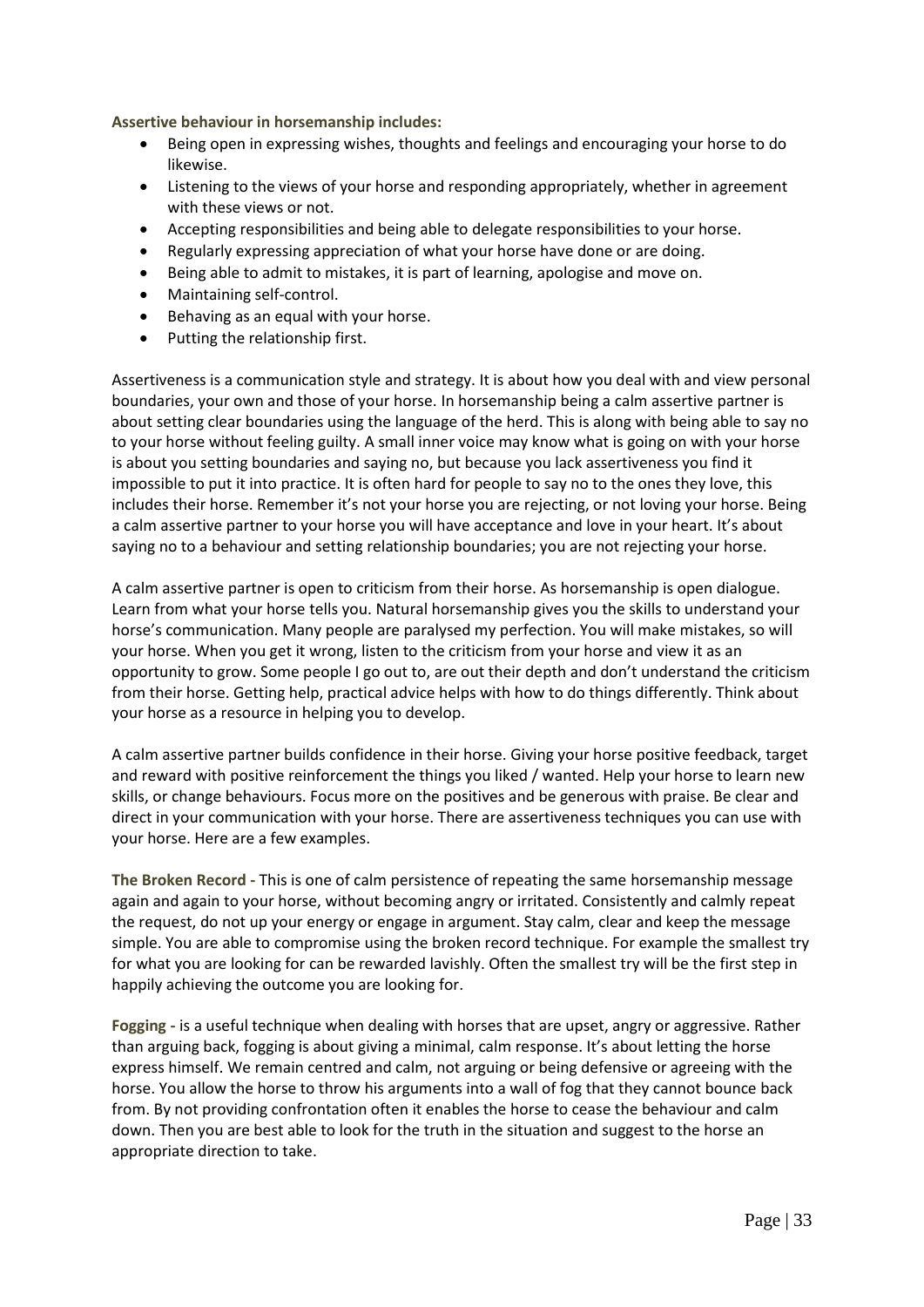**Take Your Time -** Very few things in horsemanship are emergency situations. A great assertiveness technique is to stop and take your time. This is a great tip, especially if you are feeling too emotional. It's ok to time out and come back to things when you are calm and composed. It enables you to come at the communication more thoughtfully.

**Calm Escalation -** This type of assertiveness is sometimes necessary when your reasonable requests that your horse understands, is capable of doing are being ignored. I use low grade irritation, just like if you get in a car and try and drive away without fastening your seat belt the car pings at you until you fasten your seat belt, then rewards you by going silent once you comply. With horses I use a bridge noise that equals low grade irritation is coming. The low grade irritation can be as tickly a fly, using the ends of your reins, the end of your rope, or tickle with your stick. I do this in a cycle of three, first three tickles are so soft, then the next three a bit more, and the next three firmer and so on. As soon as the horse complies I quit the annoyance and reward generously.

**Empathy and Compromise -** With assertiveness it is essential we recognize our horse's views the situation. If the horse is having problems, listen to understand and the path of the middle ground will open up before you. Humans tend to have all or nothing thinking and there is nearly always some middle ground that is the stepping stone to longer term success.



# **Tips to Help Manage Anxiety**

### **Identify What Worries You and Your Horse**

When we feel anxious it is sometimes hard to pinpoint exactly what is causing us to worry and become anxious. However to deal with anxiety it is helpful to bring out into the open what is worrying you. It can be a half formed idea or a nagging doubt that keeps running around in your mind becoming a bigger and bigger worry. You can break this cycle by getting out into the open what worries you. It takes away a lot of the pressure and enables you to then take steps in dealing with your worries.

Horses can worry and become anxious; our job is to help our horse overcome the worry and anxiety. Again the first stage is to identify what is worrying your horse. Again by recognising what causes the anxiety we can then take steps to help deal with the anxiety. So pay attention to your horse, watch his body language, energy, reactions and you will soon be able to identify what worries your horse.

#### **Look for Evidence**

By checking out evidence for the cause of the anxiety we can be sure we are not jumping to assumptions. Jot down evidence for both sides of the argument and review the information you have gathered. Getting an objective professional view point is also very useful at this stage. Now you can rate how much you believe your anxiety / worry to be true. Often this simple exercise alone is enough for you to see some things that were causing anxiety are not as bad as you first thought. It helps you to gain perspective and see a positive way forward.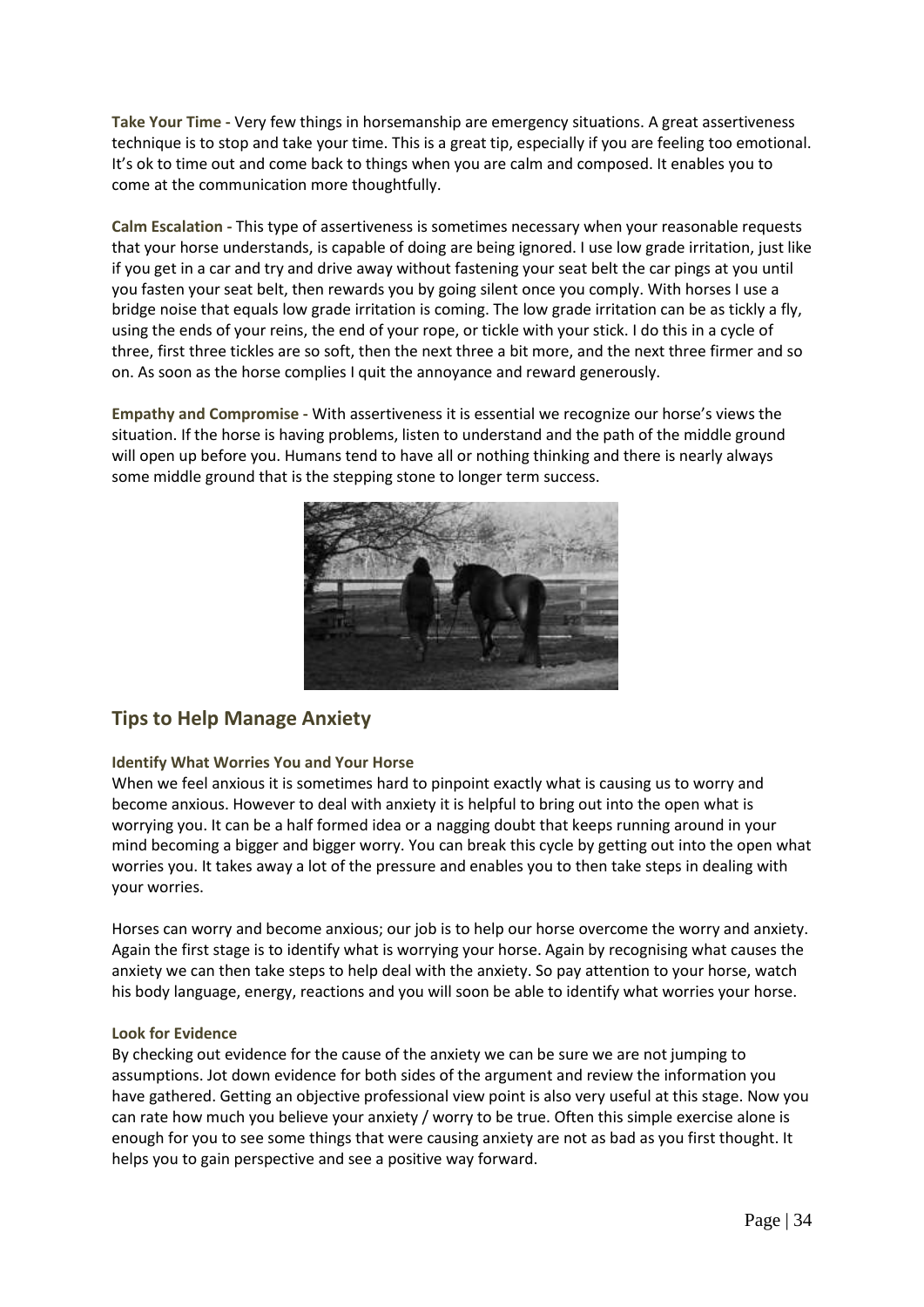#### **Explore the Outcome**

Many of us get caught in our anxious thinking and focus on the worst possible outcome. This thinking can become far from reality and the fantasy is usually far worse than the reality.

#### **Other View Points**

How would someone else view the situation? What advice would they give? Again this is about checking your thinking as when we are caught in a loop of anxious thinking perspective and realities are easily lost. It is very useful to check out and compare your view point with people you respect and a professional instructor.

#### **Ten Years' Time**

Ask yourself will this worry / anxiety matter in ten years' time? Looking from a distance can help you see what you think are mountains are molehills.

#### **Distorted Thinking**

Check your thinking about the situation. Example: Are you thinking in all or nothing terms? Do you think in terms of total failure or total success? If you are you will be missing the middle ground. Progress should be measured on a scale say between 0% and 100%. Keeping a perspective can really help you deal with worries and anxiety.

#### **Pack up Your Worries**

If your anxious thoughts keep going round and round in your head you will find it impossible to even start to solve the problem. So try packing them away and allow yourself a specific set aside time to deal with them one at a time. If you can change your thought process to being one from being worried / anxious about a situation / problem to one of when the time is right I will tackle each problem one at a time and one step at a time. You can start to see them as challenges rather than worries.

#### **Safe Graded Exposure**

Once you know what troubles you and or your horse you can work on using a planned safe graded exposure technique. An example of this is below. You need to work within levels that you or your horse are comfortable with and repeat the exercises several times until anxiety begins to subside. Also be prepared to try different approaches as there are always many solutions to solving problems. If the step you are trying to achieve is too big be prepared to break it down into even smaller steps.

#### **Take Action**

One of the best ways to tackle worries and anxiety is to take steps in solving your problems. Worries and anxiety can spur you on a journey of self-discovery and new learning. There are many ways you can change your situation. The first step is to recognise something has to change. If you do the same you will get the same. Are you ready to try a new approach? Are you prepared to work with an instructor?

#### **Relaxation Techniques**

Using a relaxation technique is very helpful when breaking the anxiety cycle. You cannot be anxious and relaxed at the same time. There are many different techniques you can learn. And it is personal choice as to which you may find the most effective. Here I will give you just a few ideas; there are relaxing breathing techniques, progressive muscular relaxation techniques, mental relaxation techniques, guided imagery techniques etc. Relaxing breaks the cycle of anxiety as it slows the body's systems. And like all new skills the more you practice it the better you will get at being relaxed. So this skill is very useful to learn for everyday life too. Our job is to help our horses to relax.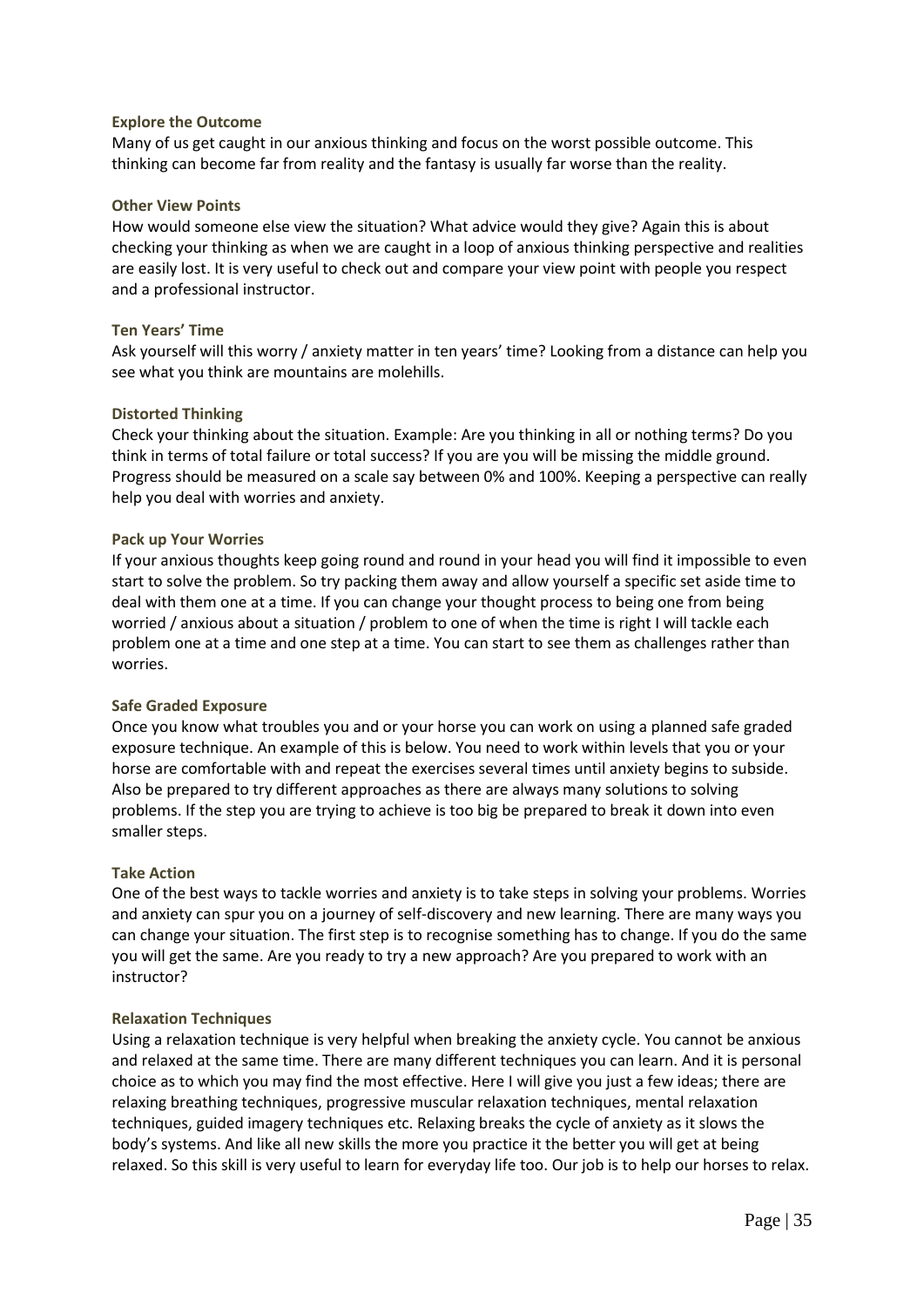# **One at a Time - You Can't Fix it all at Once**

As an instructor I come across this very frequently in relation to anxiety and confidence building. I understand how frustrating it is to be anxious and losing confidence as all the things that seamed easy now are tricky, scary or out of reach. You feel like you should be able to fix your or your horse's anxiety issues and everything will slide effortlessly back into place. The reality is that banishing anxiety and confidence building takes time and you have to be prepared to take things one step at a time at a pace that is suitable for you and your horse and above all commit yourself to the process. To put it simply you can't fix it all in one go and there is no quick fix.

As an instructor I see the bigger picture and I assess the horse and rider partnership and decide which aspects are best to focus on first and build a structured training plan for both horse and rider. On your own it is tricky to step outside objectively and look in to assess yourself. It is possible but it is not easy. Assessment and feedback from an objective, knowledgeable, experienced third party is often very useful.

The worst cases I come across are when I am called in to help and the person expects me to fix their or their horse's anxiety and confidence issues in one or two sessions. The client looks to me to fix the problem and it is clear there is no commitment on their part to see this as a longer term process. I am usually one in a long line of instructors they have called upon. It is unrealistic to expect your instructor to fix it for you. Yes be guided by your instructor, however confidence building comes from within you. So between lessons you need to set aside time to focus on working on building your confidence step by step. If you read this Banish Anxiety resource and are not prepared to commit to setting aside time, energy, and seek support from a professional to complement the resources you will struggle to banish your anxiety and fix your confidence issues. Remind yourself - One step at a time, one issue at a time, nobody can fix everything at once. It certainly will take time, as long as it needs to take.

### **Set Yourself up to Succeed**

Is success inspirational triumph against the odds or is it achieved by those with rare talent? Are you dreaming of accomplishing horsemanship skills beyond your current capabilities? Sadly many of us live with the illusion that expertise is only for special gifted people and inaccessible to us. This is the first stumbling block to banishing your anxiety and achieving your dreams. Achievement of your goals can be done with a teaspoon of talent and shed loads of planned and purposeful practice. Top performers learn no faster; however they plan ahead and purposefully practice more to achieve their goals. It is quality of consistent practice that counts as we perfect what we practice most. If you practice a fault you will perfect this, it pays to take advice. Seek out like-minded people and an environment that encourages your chosen field of horsemanship to speed up your development.

You will benefit from learning from an inspirational horsemanship tutor to master technique. However attainment of success cannot just be taught, or handed to someone, as it is a developmental process requiring regular purposeful practice which will deepen knowledge and understanding for both horse and rider. Remind yourself that your personal horsemanship development is a rewarding journey not a destination.

**Goal Setting**

- Always consider your horse when goal setting and put the relationship first.
- Be flexible and open minded as you may need to alter your plans.
- A planned approach will accelerate your progress.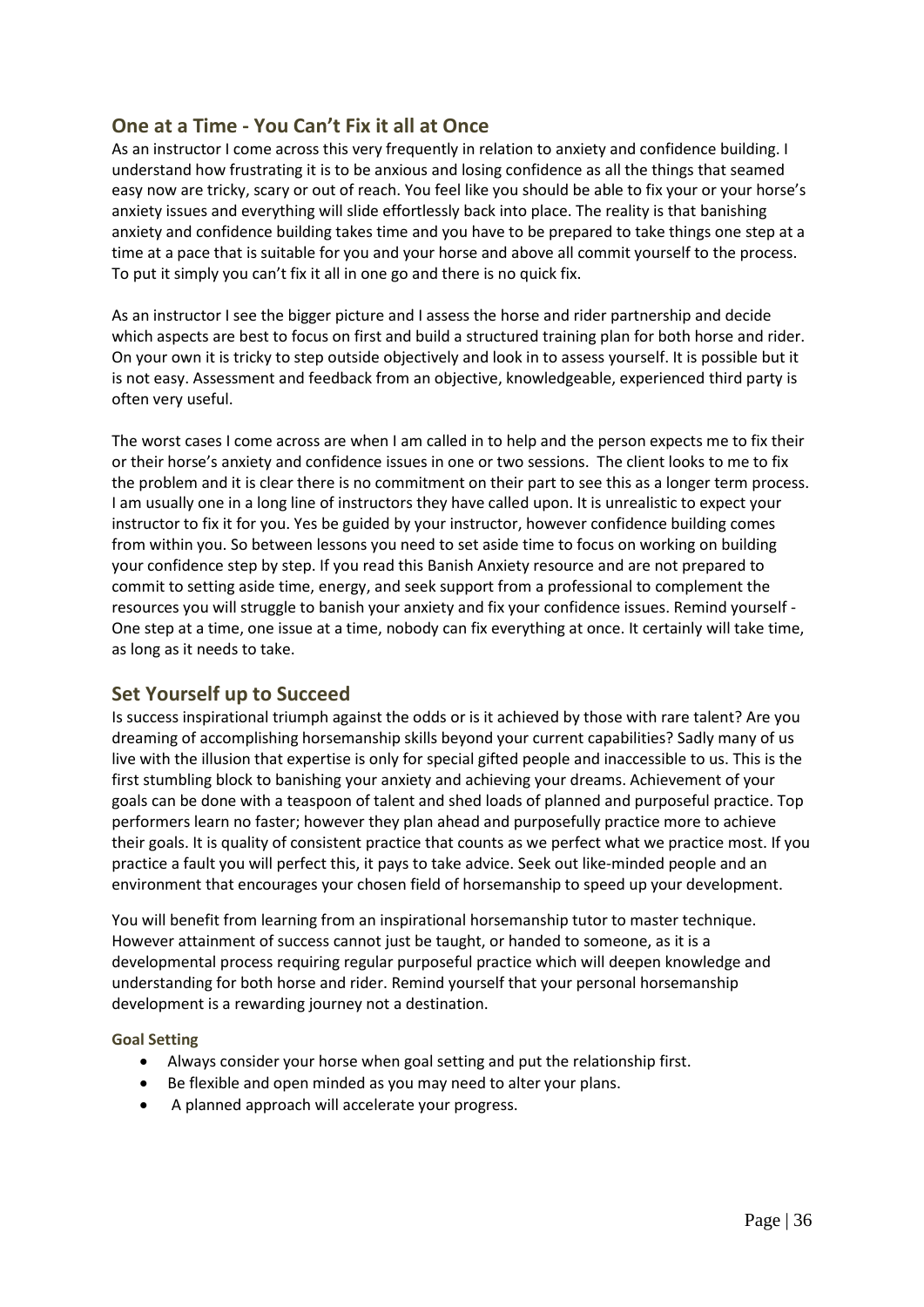**Ten tips for you to use when creating an action plan:** 

- 1. Use only positive language in your plan.
- 2. State clearly what you want to realistically achieve.
- 3. List what you need to do to work towards your goal.
- 4. Be specific with your goal, and break this down into small achievable chunks and concentrate on working on one small step at a time.
- 5. Write down what you know will be involved in achieving this. (For numbers 4 and 5 if you are not sure a professional can help you identify your goals and what is involved, plus support you).
- 6. What are the costs? Time, money, beliefs, values etc.
- 7. Refer to it regularly and use it as a working tool.
- 8. Review progress and adjust your plan if required.
- 9. Evaluate and celebrate success.
- 10. On achieving your goal set a new goal.

#### **Tips for How to Do it and Get What you Want**

- Focus on making your horsemanship sessions fun and you will tap into a strong internal motivational tool. Check out the FREE to read series of articles on motivation in the FREE Stuff section on my website [www.vickijayneyates.co.uk](http://www.vickijayneyates.co.uk/) on the Published Articles page.
- Be willing to try different approaches, adjust your attitude, think outside the box and adapt. Extend your mind, become curious, and push yourself to learn.
- Refine your skills and constantly nudge your limits of technique. Strive for a goal that is just out of reach with the knowledge and support to bridge the gap. With quality, purposeful, deliberate practice the gap will disappear.
- Step outside your comfort zone and accept progress is sometimes built upon learning from failure. Failure is an opportunity to learn, grow and develop. Perfection can be inspirational however it can also appear to be unattainable.
- Being tutored, acquiring knowledge and feedback will propel you towards your goal. Seek out a support network and tutor / trainer.
- Work on building confidence and self-belief. This is a very powerful emotional tool that will greatly support you in achieving your dreams.
- Commit yourself to your personal challenge. Be persistent, as hard work and determination make a big difference. If you want your dreams to come true, be prepared to push and put in time and effort.
- Watch out for negative inner dialogue and replace with positive inner dialogue and observe the power of your words.
- Learn how to deal effectively with anxiety, nerves etc. By actively practicing and using relaxation.
- Patience is a virtue and you will need this to achieve your goals. This is a skill you can actively practice. Think of the everyday opportunities when you could practice being more patient.
- Surround yourself with sources of inspiration. (People, images, books, videos etc.)
- Take control of your emotions, the journey to your goal will be an emotional rollercoaster with the highs of achievements and lows of negative emotions. These lows can erode your outlook if you allow them. Actively focus on the positives and the total progress made.
- Use your structured plan to define the work you do with your horse for each session.
- Remember the old adage: nothing ventured, nothing gained. Find the courage to take the first step.
- Pursue your passion with optimism and self-discipline.
- Enjoy yourself and have fun.